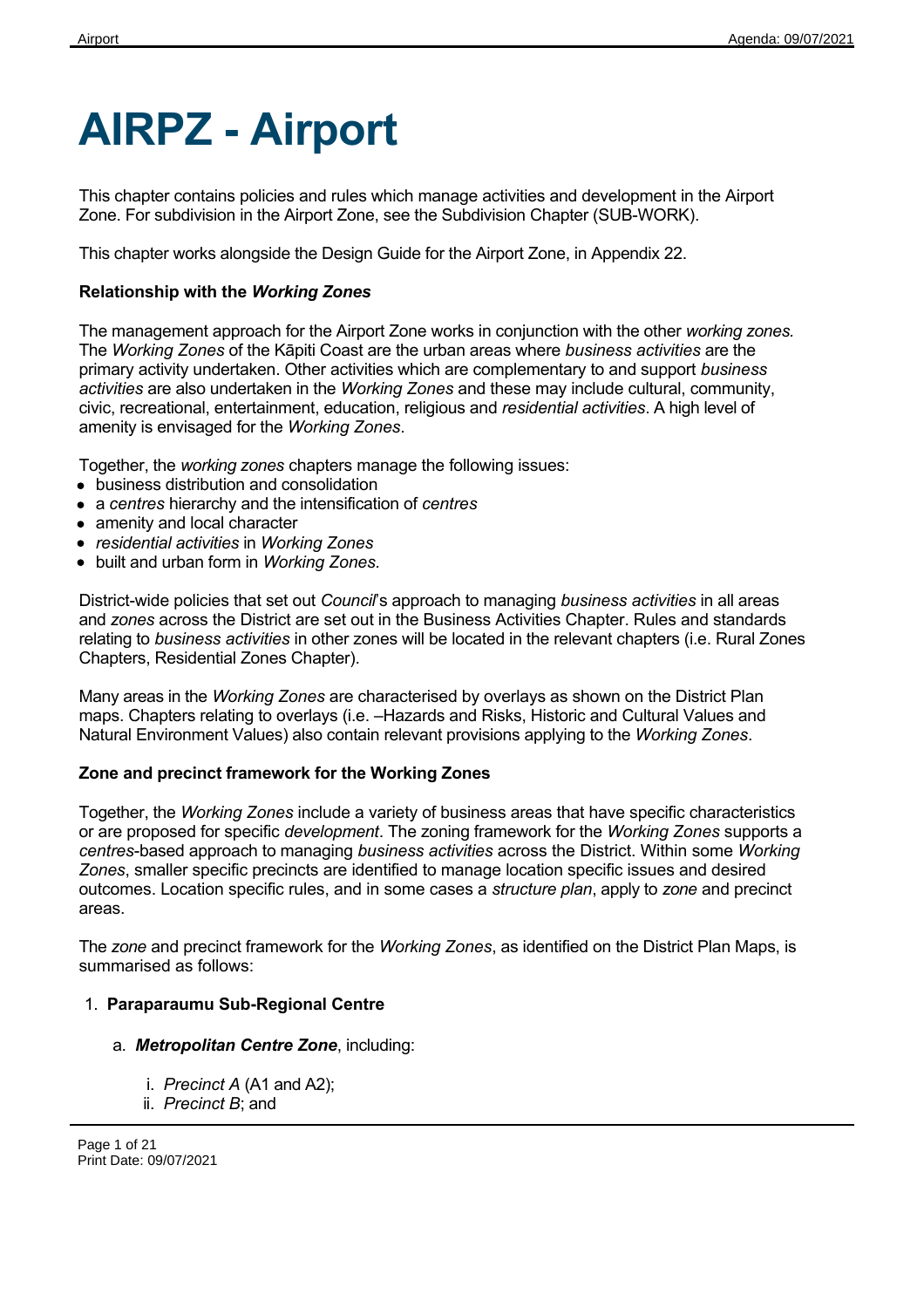- iii. *Precinct C*; and the
- b. **Mixed Use Zone** at:
	- i. Ihakara Street West Precinct;
	- ii. Ihakara Street East Precinct;
	- iii. Kapiti Road; and
	- iv. Paraparaumu North Gateway Precinct;
- 2. **Town Centre Zone**, including:
	- a. Ōtaki Main Street;
	- b. Ōtaki Rail;
	- c. Waikanae;
	- d. Paraparaumu Beach; and
	- e. Raumati Beach;
- 3. **Local Centre Zone**, including:
	- a. Paekākāriki;
	- b. Raumati South;
	- c. Kena Kena;
	- d. Meadows Precinct;
	- e. Te Moana Road;
	- f. Mazengarb Road;
	- g. Waikanae North Development Zone Precinct 6 Mixed Use; and
	- h. Ngārara Zone Waimeha *Neighbourhood Development Area*;
- 4. **Hospital Zone**;
- 5. **General Industrial Zone**, including:
	- a. Ōtaki South Precinct; and
- 6. **Airport Zone**, including:
	- a. Airport Core Precinct;
	- b. Airport Mixed Use Precinct;
	- c. Airport Buffer Precinct; and
	- d. Airport Heritage Precinct.

## **Strategic Context**

- The Primary Objectives that this chapter implements are:
- DO-O1 Tāngata Whenua;
- DO-O3 Development Management;
- DO-O7 Historic Heritage;
- DO-O11 Character and Amenity Values:
- DO-O13 Infrastructure;
- DO-O14 Access and Transport;
- DO-O15 Economic Vitality; and
- DO-O17 Open Spaces / Active Communities.

Page 2 of 21 Print Date: 09/07/2021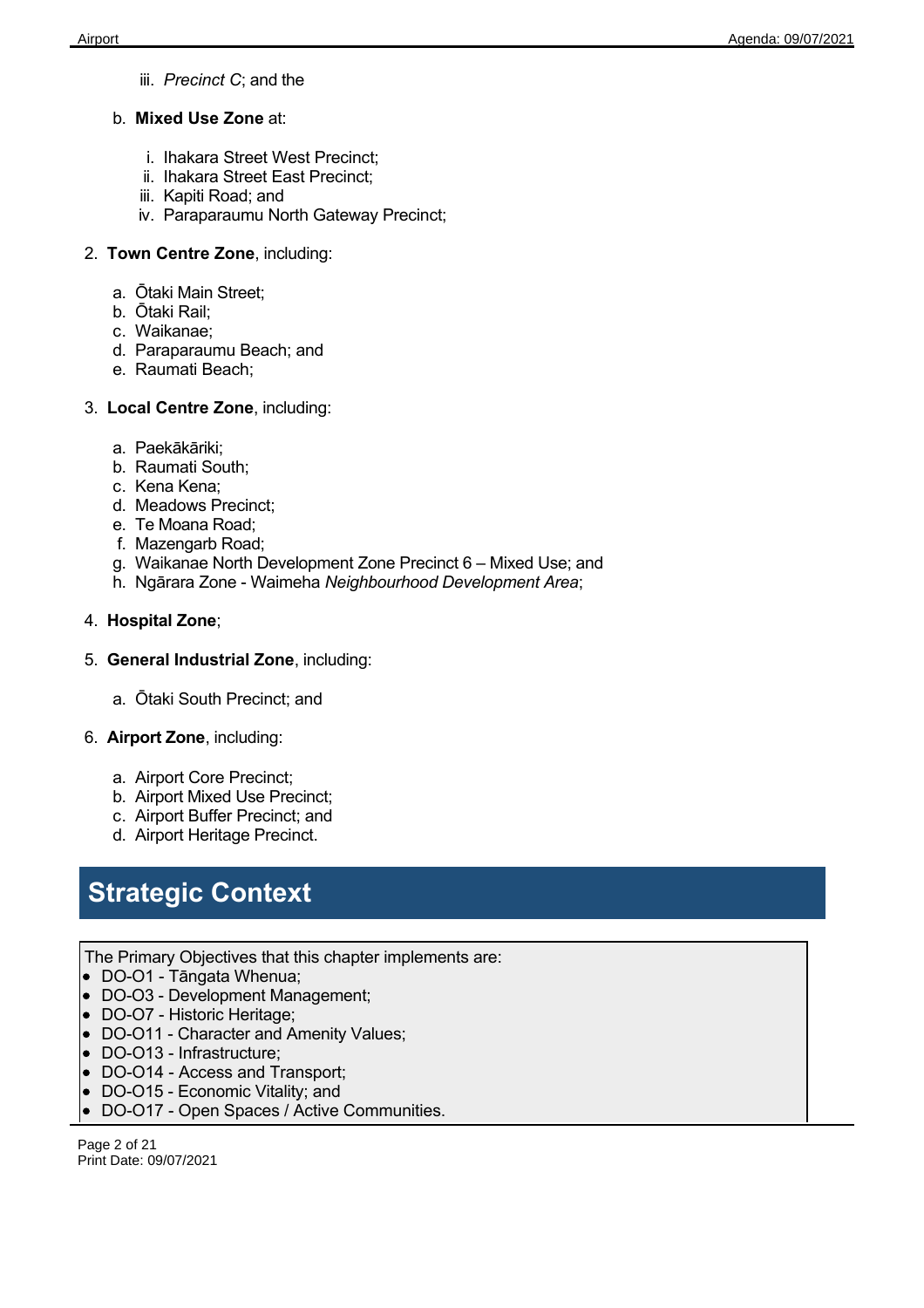#### **DO-O1** Tāngata Whenua

To work in partnership with the *tangata whenua* of the District in order to maintain *kaitiakitanga* of the District's resources and ensure that decisions affecting the natural *environment* in the District are made in accordance with the principles of Te Tiriti o Waitangi (Treaty of Waitangi).

#### **DO-O3** Development Management

To maintain a consolidated urban form within existing urban areas and a limited number of identified growth areas which can be efficiently serviced and integrated with existing townships, delivering:

- 1. urban areas which maximise the efficient end use of energy and integration with infrastructure;
- 2. a variety of living and working areas in a manner which reinforces the function and vitality of centres;
- 3. resilient communities where development does not result in an increase in risk to life or severity of damage to property from natural hazard events;
- 4. higher residential densities in locations that are close to centres and public open spaces, with good access to public transport;
- 5. management of development in areas of special character or amenity so as to maintain, and where practicable, enhance those special values;
- 6. sustainable natural processes including freshwater systems, areas characterised by the productive potential of the land, ecological integrity, identified landscapes and features, and other places of significant natural amenity;
- 7. an adequate supply of housing and areas for business/employment to meet the needs of the District's anticipated population which is provided at a rate and in a manner that can be sustained within the finite carrying capacity of the District; and
- 8. management of the location and effects of potentially incompatible land uses including any interface between such uses.

#### **DO-O7** Historic Heritage

To protect *historic heritage* in the District for the social, cultural and economic wellbeing of the Kapiti Coast community and future generations, including:

- 1. supporting the contribution of *historic heritage features* and their values to the identity, character and amenity of places and landscapes;
- 2. recognising and protecting *tangata whenua historic heritage*, including *waahi tapu and other places and areas significant to Maori;* and
- 3. providing for appropriate use and *development* of natural and physical resources with *historic heritage* values, while ensuring any adverse environmental *effects* are avoided, remedied or mitigated.

#### **DO-O11** Character and Amenity Values

To maintain and enhance the unique character and amenity values of the District's distinct communities so that residents and visitors enjoy:

- 1. relaxed, unique and distinct village identities and predominantly low-density residential areas characterised by the presence of mature vegetation, a variety of built forms, the retention of landforms and unique community identities;
- 2. vibrant, lively *town centres* supported by higher density residential and mixed use areas;
- 3. neighbourhood *centres*, village communities and employment areas characterised by high levels of amenity, accessibility and convenience;
- 4. productive rural areas, characterised by openness, natural landforms, areas and corridors of *indigenous vegetation*, and *primary production activities*; and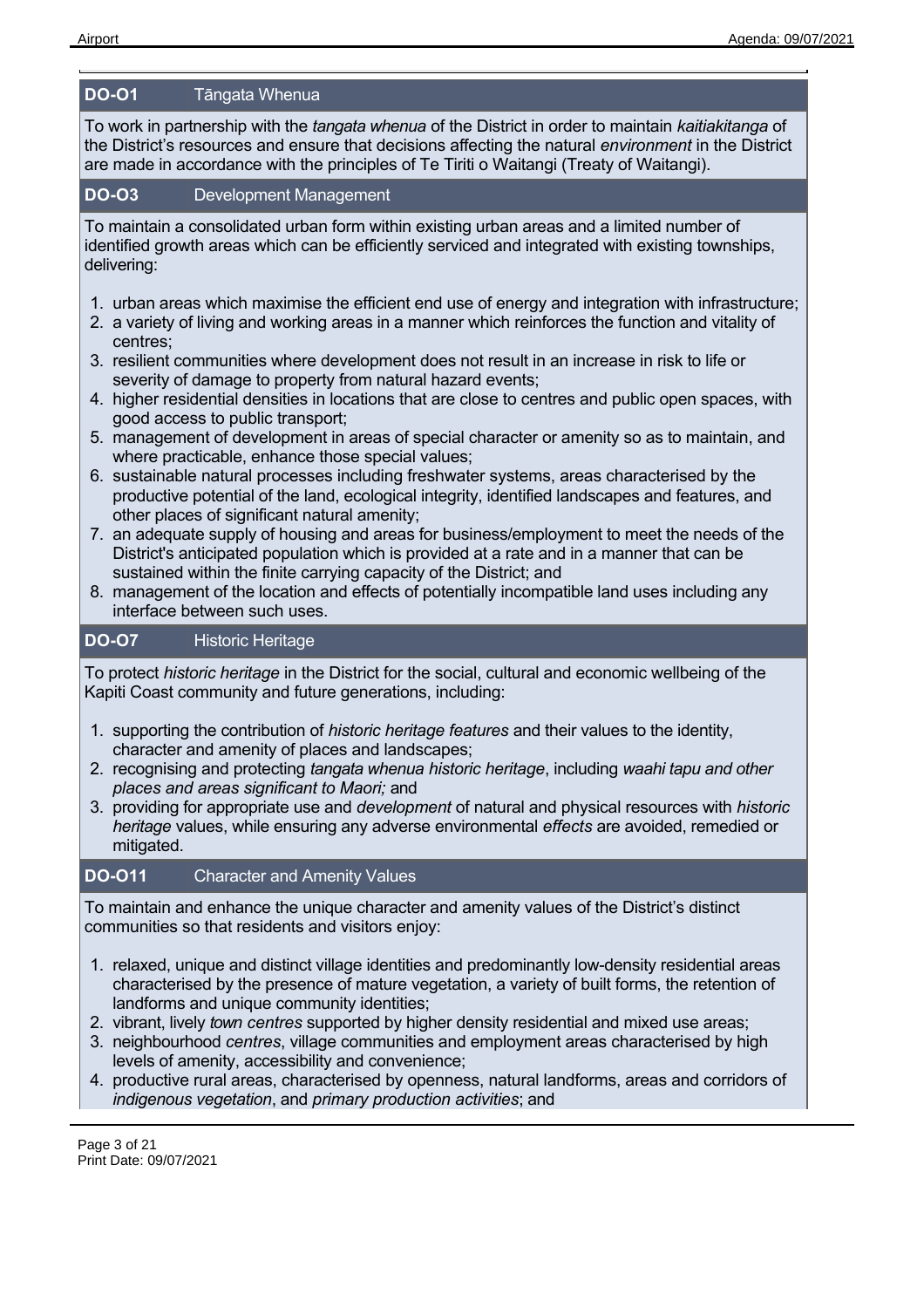5. well managed interfaces between different types of land use areas (e.g. between living, working and rural areas and between potentially conflicting land uses, so as to minimise adverse *effect*s.

#### **DO-O13** Infrastructure

To recognise the importance and national, regional and local benefits of *infrastructure* and ensure the efficient *development*, maintenance and operation of an adequate level of social and physical *infrastructure* and services throughout the District that:

- 1. meets the needs of the community and the region; and
- 2. builds stronger community resilience, while avoiding, remedying or mitigating adverse *effects* on the *environment*.

#### **DO-O14** Access and Transport

To ensure that the transport system in the District:

- 1. integrates with land use and urban form and maximises accessibility;
- 2. improves the efficiency of travel and maximises mode choice to enable people to act sustainably as well as improving the resilience and health of communities;
- 3. contributes to a strong economy;
- 4. avoids, remedies or mitigates adverse *effect*s on land uses;
- 5. does not have its function and operation unreasonably compromised by other activities;
- 6. is safe, fit for purpose, cost effective and provides good connectivity for all communities; and
- 7. provides for the integrated movement of people, goods and services.

#### **DO-O15** Economic Vitality

To promote sustainable and on-going economic development of the local economy, including the rural sector, with improved number and quality of jobs and investment through:

#### 1.

- a. encouraging *business activities* in appropriate locations within the District, principally through differentiating and managing various types of *business activities* both on the basis of the activity, and the potential local and strategic *effect*s of their operation;
- b. reinforcing a compact, well designed and sustainable regional form supported by an integrated *transport network*;
- c. enabling opportunities to make the economy more resilient and diverse;
- d. providing opportunities for the growth of a low carbon economy, including clean technology;
- e. minimising *reverse sensitivity effect*s on *business activities*, including *primary production activities* ; and
- f. enhancing the amenity of *Working Zones*;

while:

2.

- a. ensuring that economic growth and development is able to be efficiently serviced by *infrastructure*;
- b. encouraging commercial consolidation and the co-location of community services and facilities primarily within the *Paraparaumu Sub-Regional Centre* and *Town Centres*; and
- c. managing contamination, pollution, odour, noise and glare, associated with *business activities,* including *primary production activities*.

#### **DO-O17** Open Spaces / Active Communities

To have a rich and diverse network of *open space* areas that: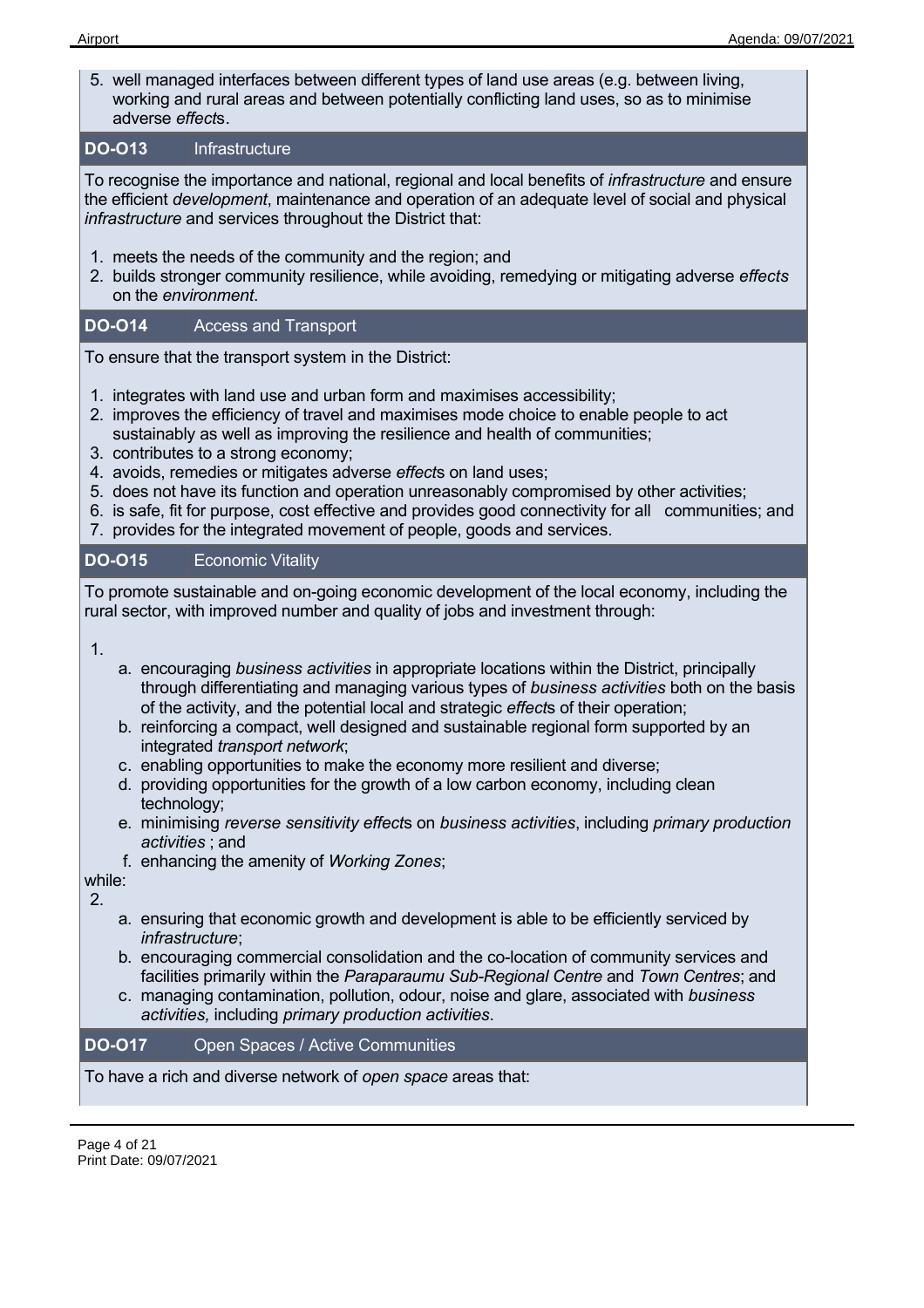- 1. is developed, used and maintained in a manner that does not give rise to significant adverse *effect*s on the natural and physical *environment*;
- 2. protects the District's cultural, ecological and *amenity values*, while allowing for the enhancement of the quality of *open space* areas;
- 3. supports the identity, health, cohesion and resilience of the District's communities; and
- 4. ensures that the present and future recreational and *open space* needs of the District are met.

Provisions in other chapters of the Plan may also be relevant.

## **Policies**

**AIRPZ-P1** Airport Zone Precincts

*Subdivision*, use and *development* will provide for aviation, business and employment opportunities through the efficient utilisation of *land* for aviation and associated activities, and providing for appropriate non-aviation *business activities*, in accordance with the Airport Precincts, as follows:

- 1. the efficient use of the Kāpiti Coast Airport for aviation purposes will be safeguarded and aviation and aviation related activities will be provided for within the 'Airport Core Precinct';
- 2. a range of activities will be provided for to support *aviation activities* and provide for nonaviation commercial and other employment opportunities, with limited *retail activities* in the 'Airport Mixed Use Precinct' where the nature and scale of activities does not have adverse *effects* on the role and function of the District's *centres*;
- 3. *historic heritage*, including the airport control tower and the museum, will be protected in the 'Airport Heritage Precinct'; and
- 4. aviation and *business activities* within the Airport Zone will be buffered from adjoining residential, rural and open space zoned *sites* by the 'Airport Buffer Precinct' to ensure:
	- a. the amenity of adjoining *sites* is protected;
	- b. public access routes and Cycleways, Walkways and Bridleways (CWB) linkages are provided;
	- c. the ancestral connection of *tangata whenua* with the Kapiti Coast Airport *land* is recognised;
	- d. *stormwater* is managed;
	- e. *open space* is provided; and
	- f. ecological and conservation values are protected and enhanced.

| AIRPZ-P2 | Operational Safety and Efficiency in the Airport Zone |
|----------|-------------------------------------------------------|
|          |                                                       |

The function of the Kāpiti Coast Airport as a significant transport *infrastructure* node will be supported by ensuring that the following principles are achieved:

- 1. the operational safety of the Airport for recreational and general aviation will be protected from hazards of encroachments by *buildings*, *structures* and trees, inappropriate *development* within flight paths and associated safety margins and glare from *buildings*;
- 2. the continued use of the Airport for weather monitoring activities will be provided for and the operational requirements of weather monitoring will not be compromised by other activities on surrounding Airport land; and
- 3. the amount of noise permitted from the use of the Airport for aviation purposes will be regulated to avoid unreasonable exposure of residents to noise through air *noise* boundaries, a night time curfew and limitations on aircraft engine testing.

| AIRPZ-P3 | <b>Built Form and Design in the Airport Zone</b> |
|----------|--------------------------------------------------|
|----------|--------------------------------------------------|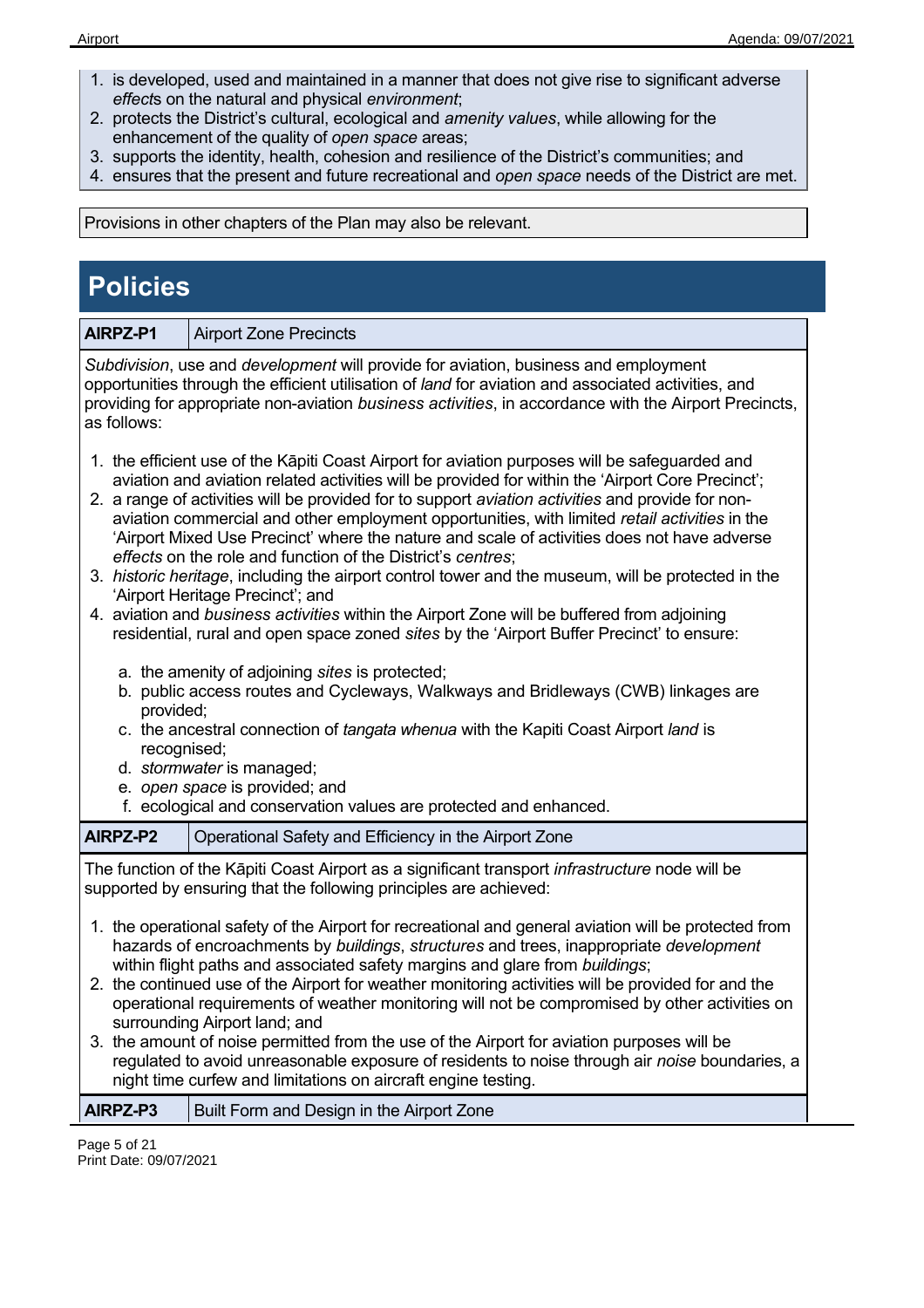*Subdivision,* use and *development* will be well-designed and respect its setting by ensuring that: 1. the visual impact, including the bulk, form, massing and colour of *buildings* (excluding *minor buildings*), from Kapiti Road and the extension of lhakara Street, public *open spaces*, adjoining residential *sites* and from all *roads* and walkways accessible to the public *road* network will be managed and an overall design cohesiveness will be achieved while still maintaining an individual presence; 2. visual impact of car parking areas wil be managed; 3. visual connections to Kapiti Island and the Tararua Ranges will be maintained; 4. Crime Prevention Through Environmental Design (CPTED) principles will be implemented, where appropriate;

- 5. *water* and energy efficiency measures are integrated into design;
- 6. restrictions on the timing of *development* will be implemented to manage traffic *effect*s; and
- 7. the impact from stormwater run off on surrounding *waterbodies* will be minimised and natural values will be protected and enhanced, through a *stormwater* management plan.

| AIRPZ-P4 |  | <b>Activities in the Working Zones</b> |
|----------|--|----------------------------------------|
|----------|--|----------------------------------------|

*Business activities* are the primary *land* use and function of the *Working Zones*. The location, scale, size and design of *subdivision*, use and *development* in the *Working Zones* will be undertaken with regard to the following principles:

- 1. local and on-site *amenity values* are maintained and enhanced;
- 2. local built identity and character values are retained;
- 3. connectivity and access within and to the *Working Zones* is enhanced;
- 4. opportunities for transport choice and efficiency are maximised, including integration with public and community transport;
- 5. built form is compatible with the surrounding *environment*;
- 6. facilities are integrated within the *centre* or other *Working Zones*; and
- 7. *temporary events* will be enabled in *centres* where they are consistent with the scale, role and function of the *centre*.

### **Rules**

| AIRPZ-R1                     | Any activity that is a <i>permitted activity</i> under the rules in this chapter.                                                                                                                                                                                                                                                                                                                                                                                                                                                                                                                                                                                                                                                                                                                                                                                                                                                                                                                                                                                               |
|------------------------------|---------------------------------------------------------------------------------------------------------------------------------------------------------------------------------------------------------------------------------------------------------------------------------------------------------------------------------------------------------------------------------------------------------------------------------------------------------------------------------------------------------------------------------------------------------------------------------------------------------------------------------------------------------------------------------------------------------------------------------------------------------------------------------------------------------------------------------------------------------------------------------------------------------------------------------------------------------------------------------------------------------------------------------------------------------------------------------|
| <b>Permitted</b><br>Activity | <b>Standards</b><br>1. The activity must not cause offensive or objectionable odour, <i>dust</i> or smoke at<br>or beyond the <i>boundary</i> of the <i>site</i> on which it is occurring.<br>2. The maximum height of any fence (above original ground level) on the<br>perimeter boundary of the Airport Zone shall be 2 metres, except along the legal<br>road frontage where the maximum height shall be 1.8 metres.<br>3. Any fencing associated with internal boundaries of the "Airport Buffer Precinct"<br>must be visually permeable unless required to screen outside storage.<br>4. The maximum height of any curtilage fence (above original ground level) shall<br>be 2 metres, except along the airport road frontage where the maximum height<br>shall be 1 metre and within the Airport Core Precinct where chain link fencing<br>shall have a maximum <i>height</i> of 3 metres where required to comply with<br>aviation safety requirements.<br><b>Note:</b> Refer to the Airport Zone Design Guide (Appendix 22) for standards on<br>fencing and screening. |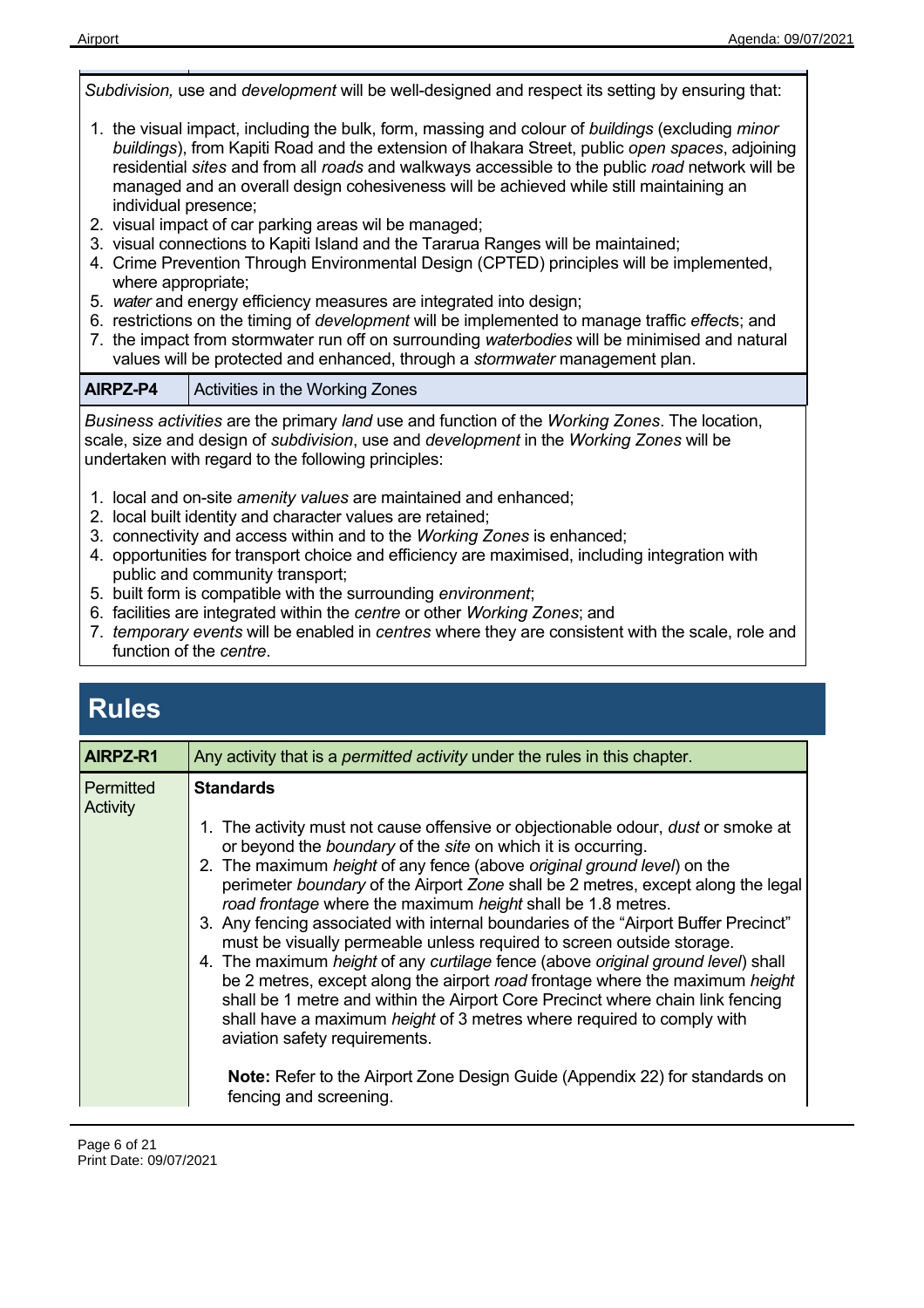|                       | 5. Any lighting shall be directed so that spill of light will be contained within the<br>boundaries of the site. Light level from the activity must not exceed 10 lux,<br>measured 1.5 metres from the inside boundary of any adjoining residential site.<br>This standard does not apply to street lighting on roads, or airport navigation,<br>control and safety equipment.<br>6. All lighting must comply with all relevant Civil Aviation Authority requirements.<br>7. Outdoor rubbish and general storage areas must be suitably screened in<br>accordance with the design guidelines in Appendix 22 to ensure that they are<br>not visible from streets or public spaces.<br>8. Subject sites must be maintained so that they are clear of all rubbish, except<br>waste materials which are temporarily stored pending disposal elsewhere, and<br>all materials (including goods, machinery, vehicles, boxes, crates, pallets and<br>waste material) must be stored in a neat and tidy manner. |
|-----------------------|--------------------------------------------------------------------------------------------------------------------------------------------------------------------------------------------------------------------------------------------------------------------------------------------------------------------------------------------------------------------------------------------------------------------------------------------------------------------------------------------------------------------------------------------------------------------------------------------------------------------------------------------------------------------------------------------------------------------------------------------------------------------------------------------------------------------------------------------------------------------------------------------------------------------------------------------------------------------------------------------------------|
| AIRPZ-R2              | Any activity which is not specified as a permitted, controlled, restricted<br>discretionary, discretionary, non-complying or prohibited activity in the rules in this<br>chapter.                                                                                                                                                                                                                                                                                                                                                                                                                                                                                                                                                                                                                                                                                                                                                                                                                      |
| Permitted<br>Activity | <b>Standards</b><br>1. The activity complies with all <i>permitted activity</i> standards in this chapter.                                                                                                                                                                                                                                                                                                                                                                                                                                                                                                                                                                                                                                                                                                                                                                                                                                                                                             |
| AIRPZ-R3              | <b>Buildings and land use activities.</b><br>Measurement criteria apply to activities under this rule.                                                                                                                                                                                                                                                                                                                                                                                                                                                                                                                                                                                                                                                                                                                                                                                                                                                                                                 |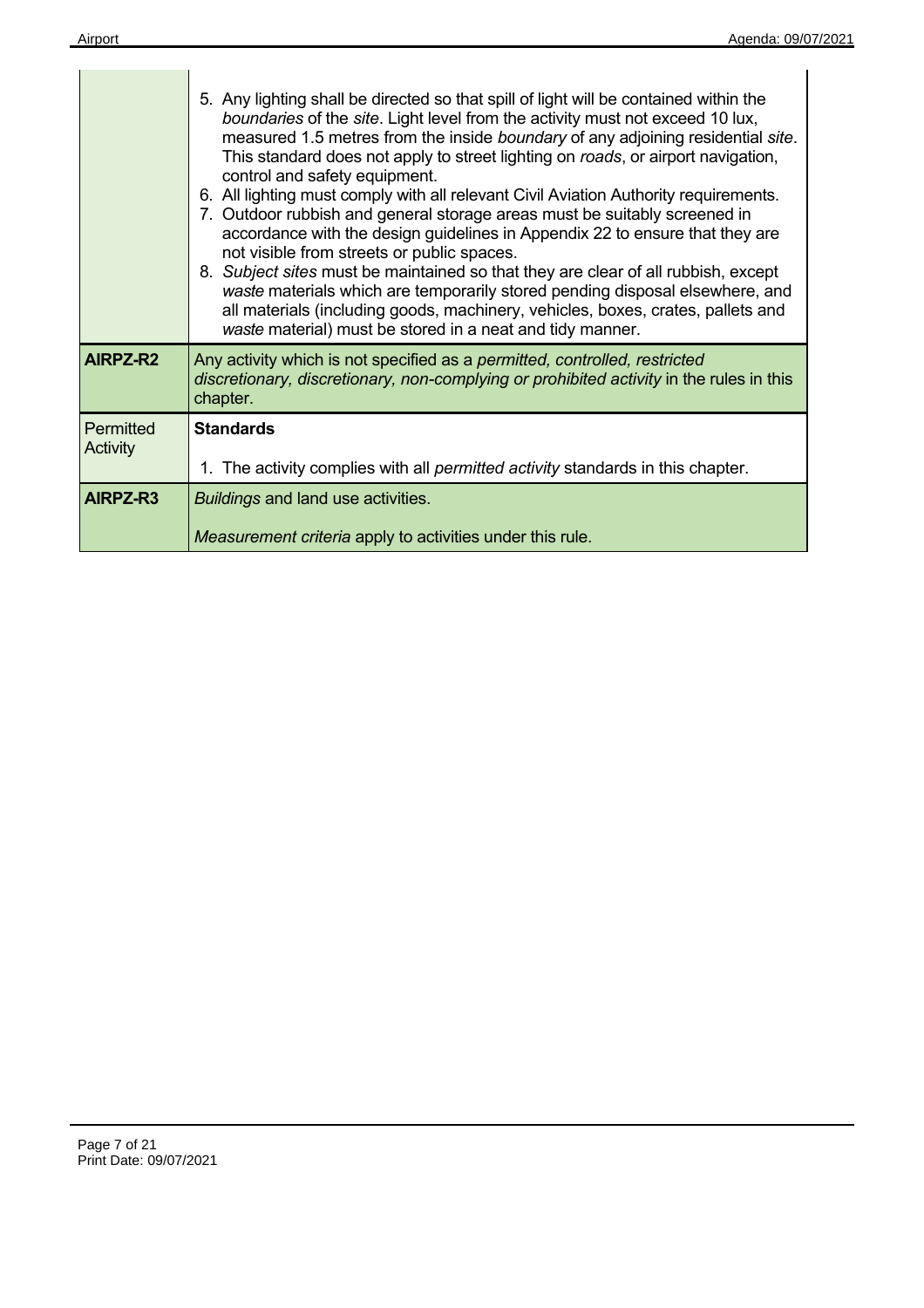| Permitted<br><b>Activity</b> | <b>Standards</b>                                                                                                                                                                                                                                                                                                                                                                                                                                                                                                                                                                                                                                                                                                                                                                                                                                                                                                                                                                                                                                    |
|------------------------------|-----------------------------------------------------------------------------------------------------------------------------------------------------------------------------------------------------------------------------------------------------------------------------------------------------------------------------------------------------------------------------------------------------------------------------------------------------------------------------------------------------------------------------------------------------------------------------------------------------------------------------------------------------------------------------------------------------------------------------------------------------------------------------------------------------------------------------------------------------------------------------------------------------------------------------------------------------------------------------------------------------------------------------------------------------|
|                              | 1. No building (excluding minor buildings shall create a nuisance of glare to aircraft<br>operations.<br>2. New buildings (excluding minor buildings) must be finished in neutral, recessive<br>colour tones that do not visually dominate their surroundings or are obtrusive.<br>Colour schemes must be submitted to the Council.<br>3. All buildings (excluding minor buildings) must fit within a height in relation to<br>boundary envelope which is made up of recession planes which commence at<br>a point 2.1 metres above the Residential Zone boundary and inclines inwards at<br>an angle of 45 degrees.<br><b>Measurement Criteria:</b>                                                                                                                                                                                                                                                                                                                                                                                                |
|                              | a. The height in relation to boundary envelope must be measured from a point<br>above the original ground level at the boundary (including restrictive covenant<br>areas of cross lease properties).<br>b. Residential chimneys, electricity transmission towers, masts, radio, television<br>and telecommunication antenna and aerials are excluded from the height in<br>relation to boundary envelope.<br>c. Where there is a right-of-way or an access strip/leg adjoining the allotment<br>boundary, the height in relation to boundary envelope shall be measured from a<br>point 2.1 metres above a point midway across the right-of-way or access<br>strip/leg.                                                                                                                                                                                                                                                                                                                                                                             |
|                              | RECESSION PLANE<br><b>MAXIMUM HEIGHT</b><br>NOTE:Gable end roofs<br>may penetrate plane by 1/3 of X<br>8.00m<br>8.00m<br>2.10m<br>$\frac{5}{2}$<br>site boundary<br>site boundary<br>site boundary                                                                                                                                                                                                                                                                                                                                                                                                                                                                                                                                                                                                                                                                                                                                                                                                                                                  |
|                              | 4. Noise from any activity other than aircraft operations or engine testing must<br>meet the relevant permitted activity standards in the Noise chapter.<br>5. Within the Airport Heritage Precinct, new buildings (excluding minor<br>buildings) and additions to existing buildings (excluding minor buildings) must<br>be set back 5 metres from the boundary with Kāpiti Road.<br>6. Within the Airport Mixed Use Precinct, new buildings (excluding minor<br>buildings) and additions to existing buildings (excluding minor buildings) must<br>be set back 15 metres from the boundary with Kāpiti Road.<br>7. A report for each proposed building or development must be prepared by a<br>suitably qualified person demonstrating how the <i>development</i> will achieve<br>hydraulic neutrality so that peak flows from the subject site in a 1 in 5 year, 1 in<br>10 year and 1in 100 year design rainfall event do not exceed the pre-<br>development peak flows for the same design rainfall event, and must be<br>provided to Council. |
| AIRPZ-R4                     | Within the Airport Core Precinct, <i>aviation activities</i> and aviation service activities,<br>including retail activities and activities ancillary to aviation activities.                                                                                                                                                                                                                                                                                                                                                                                                                                                                                                                                                                                                                                                                                                                                                                                                                                                                       |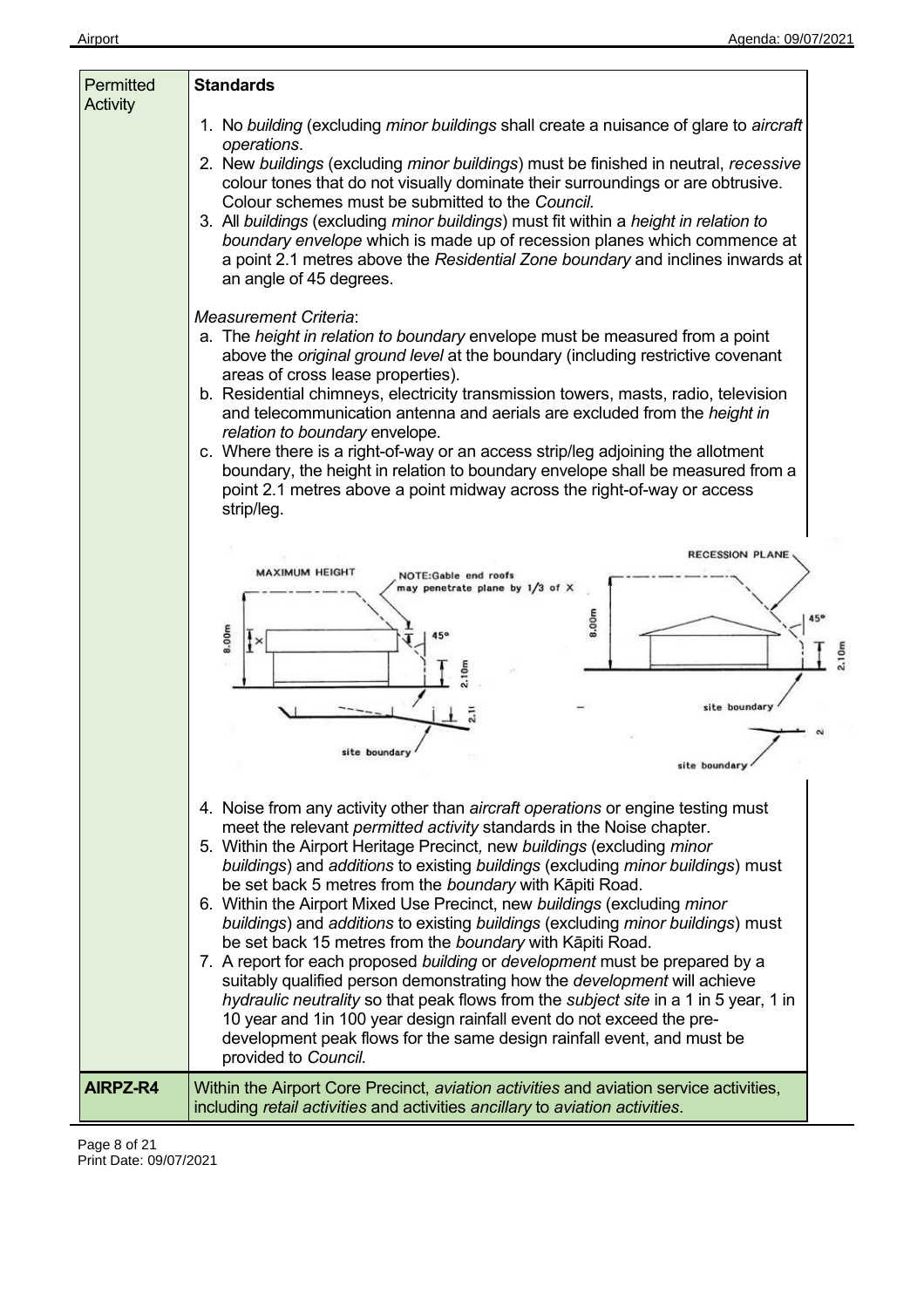| Permitted | <b>Standards</b>                                                                                                                                                                                                                                                                                                                                                                                                                                                                                                                                                                                                                                                                                                                                                                       |
|-----------|----------------------------------------------------------------------------------------------------------------------------------------------------------------------------------------------------------------------------------------------------------------------------------------------------------------------------------------------------------------------------------------------------------------------------------------------------------------------------------------------------------------------------------------------------------------------------------------------------------------------------------------------------------------------------------------------------------------------------------------------------------------------------------------|
| Activity  | 1. Retail activities shall be located within or adjacent to the main airport terminal<br>building and primarily serve aviation users.<br>2. The maximum height of any new building or structure from original ground level<br>shall be:                                                                                                                                                                                                                                                                                                                                                                                                                                                                                                                                                |
|           | a. 25.0 metres for a single control tower in the Airport Core Precinct; and<br>b. 15.0 metres for any other building in the Airport Core Precinct.                                                                                                                                                                                                                                                                                                                                                                                                                                                                                                                                                                                                                                     |
|           | 3. Ancillary activities to aviation activities are limited to meeting room facilities<br>located within the main airport terminal building.                                                                                                                                                                                                                                                                                                                                                                                                                                                                                                                                                                                                                                            |
| AIRPZ-R5  | Within the Airport Mixed Use Precinct, the following activities:                                                                                                                                                                                                                                                                                                                                                                                                                                                                                                                                                                                                                                                                                                                       |
|           | 1. Aviation activities and aviation service activities;<br>2. One hotel/motel activity;<br>3. Industrial activities;<br>4. Trade/Wholesale;<br>5. Commercial (including logistics or distribution uses) and retail activities,<br>provided that retail activities are limited to:<br>6. Retail activity ancillary to industrial or warehousing activities;<br>7. Home Improvement Retail activities;<br>8. Automotive and Marine supplier activities;<br>9. Small-Scale Convenience Retail activities;<br>10. Small-Scale Commercial Services activities;<br>11. Retail activity permitted by the definition of Service Station;<br>12. Retail of farm machinery and equipment; or<br>13. Large Format Retail activities.<br>Measurement criteria apply to activities under this rule. |
| Permitted | <b>Standards</b>                                                                                                                                                                                                                                                                                                                                                                                                                                                                                                                                                                                                                                                                                                                                                                       |
| Activity  | 1. The maximum height of any new building or structure from original ground level<br>shall be 15.0 metres for any building that is used for industrial, logistics or<br>distributional purposes, and 12.5 metres for all other purposes. Provided that<br>the maximum height shall be 10.0 metres within 50.0 metres of any Rural or<br>Residential Zone or within 50.0 metres of the southern side of the Kāpiti Road<br>reserve.<br>2. The maximum area covered by buildings or impermeable surface area is 75%.<br>The remaining 25% must be permeable to water and landscaped.<br>3. A landscaping scheme must be provided to Council showing the position of<br>proposed landscaping, size and species of plantings. This will need to<br>demonstrate:                            |
|           | a. that the proposed landscaping will enhance the public space and, where<br>appropriate, screen car-parking areas in line with the provisions in the<br>design guide; and<br>b. that, in all precincts except the Airport Buffer Precinct where restricted<br>water supply is permitted, the proposed landscaping can be achieved<br>without the need for irrigation from the public potable water supply.                                                                                                                                                                                                                                                                                                                                                                            |
|           | 4. Any retail activity associated with any non-retail activity must not exceed 15% of<br>the gross floor area of the non-retail activity, or 150m <sup>2</sup> gross floor area,                                                                                                                                                                                                                                                                                                                                                                                                                                                                                                                                                                                                       |

 $\overline{\phantom{a}}$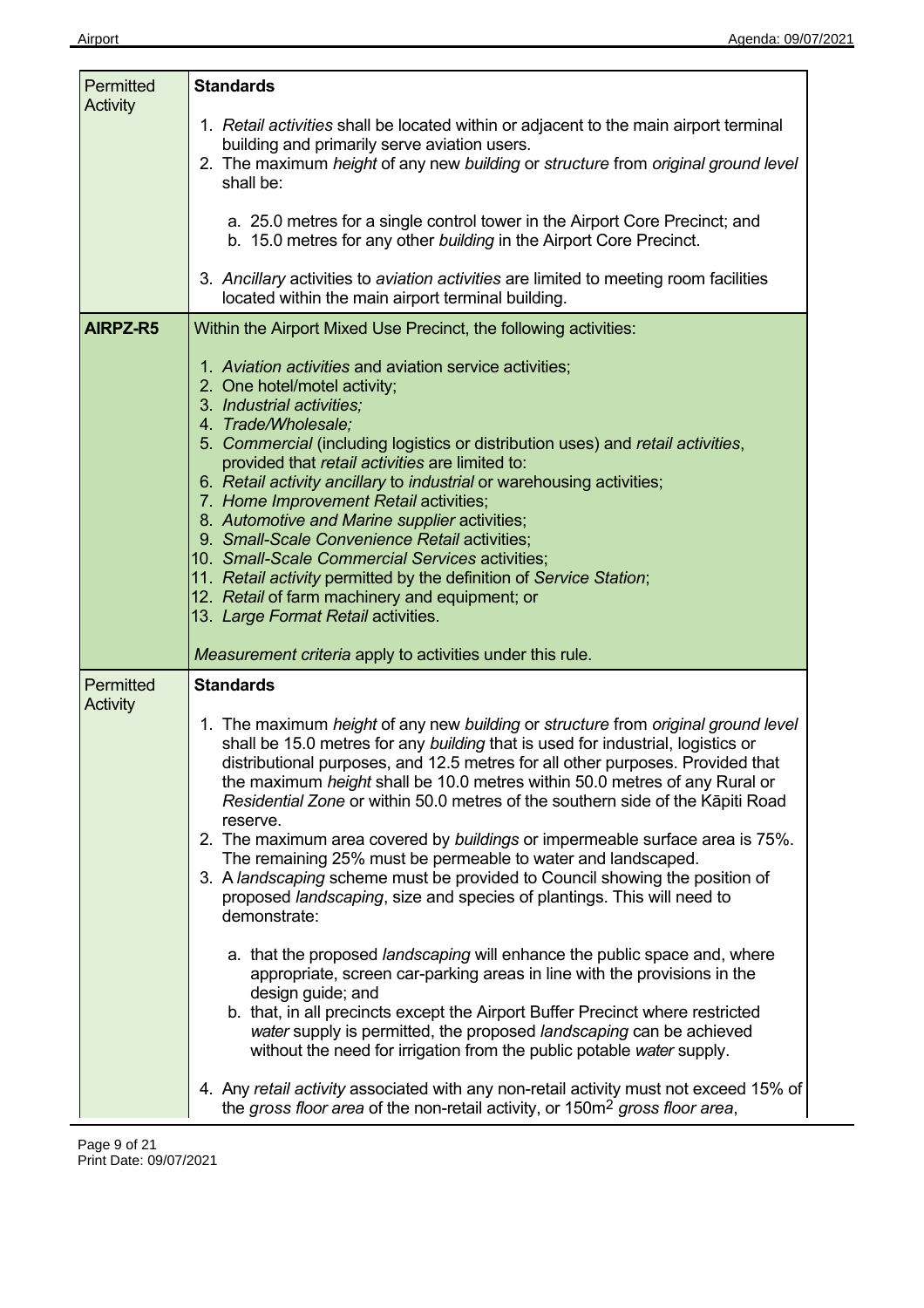|                 | whichever is the lesser.                                                                                                                                                                                                                                                                                                                                                                                                                                                                                                                                                                                                                                           |
|-----------------|--------------------------------------------------------------------------------------------------------------------------------------------------------------------------------------------------------------------------------------------------------------------------------------------------------------------------------------------------------------------------------------------------------------------------------------------------------------------------------------------------------------------------------------------------------------------------------------------------------------------------------------------------------------------|
|                 | 5. The total area for Large Format Retail activities must not exceed 10,000m <sup>2</sup><br>gross floor area.                                                                                                                                                                                                                                                                                                                                                                                                                                                                                                                                                     |
|                 | 6. There shall be no limit on the floor area for Automotive and Marine Supplier<br>activities.                                                                                                                                                                                                                                                                                                                                                                                                                                                                                                                                                                     |
|                 | 7. The total area for Home improvement retail activity must not exceed 17,000m <sup>2</sup><br>gross floor area.                                                                                                                                                                                                                                                                                                                                                                                                                                                                                                                                                   |
|                 | 8. The total area for Small-Scale Convenience Retail activity must not exceed<br>1,500m <sup>2</sup> gross floor area. However, an additional 800m <sup>2</sup> gross floor area shall<br>be permitted if the total gross floor area of all development within the Airport<br>Zone exceeds 200,000m <sup>2</sup> gross floor area.<br>9. The total area for Small-Scale Commercial Services must not exceed 1,200m <sup>2</sup><br>gross floor area. However, an additional 700m <sup>2</sup> gross floor area shall be<br>permitted once the total gross floor area of all development within the Airport<br>Zone exceeds 200,000m <sup>2</sup> gross floor area. |
|                 | <b>Measurement Criteria:</b>                                                                                                                                                                                                                                                                                                                                                                                                                                                                                                                                                                                                                                       |
|                 | When measuring gross floor area for the purposes of the standards above,<br>include:                                                                                                                                                                                                                                                                                                                                                                                                                                                                                                                                                                               |
|                 | a. covered yards and areas covered by a roof but not enclosed by walls                                                                                                                                                                                                                                                                                                                                                                                                                                                                                                                                                                                             |
|                 | Exclude:<br>a. uncovered stairways;                                                                                                                                                                                                                                                                                                                                                                                                                                                                                                                                                                                                                                |
|                 | b. floor space in terraces (open or roofed), external balconies, breezeways or<br>porches;                                                                                                                                                                                                                                                                                                                                                                                                                                                                                                                                                                         |
|                 | c. roof car parking, lift towers and machinery rooms on the roof having a floor<br>area of not more than 200m <sup>2</sup> ;                                                                                                                                                                                                                                                                                                                                                                                                                                                                                                                                       |
|                 | d. car parking areas; and<br>e. floor space of interior balconies and mezzanines not used by the public.                                                                                                                                                                                                                                                                                                                                                                                                                                                                                                                                                           |
|                 | 10. For both Small-Scale Convenience Retail and Small Scale Commercial<br>Service activities, a maximum of 8 such individual activities shall be located in a<br>single "node" (i.e. in adjoining tenancies) or single integrated development.<br>There shall be a minimum of 100 metres between such nodes.<br>11. The Airport owner must provide a yearly monitoring report to the Council (or<br>longer period at the discretion of the Council) to assist it to monitor compliance<br>with the above standards.                                                                                                                                                |
| AIRPZ-R6        | Within the Airport Buffer Precinct, recreation, conservation, and water management<br>activities and activities permitted in the Natural Open Space Zone (except<br>production forestry).                                                                                                                                                                                                                                                                                                                                                                                                                                                                          |
|                 | Measurement criteria apply to activities under this rule.                                                                                                                                                                                                                                                                                                                                                                                                                                                                                                                                                                                                          |
| Permitted       | <b>Standards</b>                                                                                                                                                                                                                                                                                                                                                                                                                                                                                                                                                                                                                                                   |
| <b>Activity</b> | 1. The maximum height of any new building or structure from original ground level<br>shall be 4 metres.<br>2. The maximum gross floor area for any building is 30m <sup>2</sup> .<br>3. The total gross floor area of buildings must not exceed 300m <sup>2</sup> .                                                                                                                                                                                                                                                                                                                                                                                                |
|                 | <b>Measurement Criteria:</b><br>When measuring gross floor area for the purposes of the standards above,<br>include:<br>a. covered yards and areas covered by a roof but not enclosed by walls                                                                                                                                                                                                                                                                                                                                                                                                                                                                     |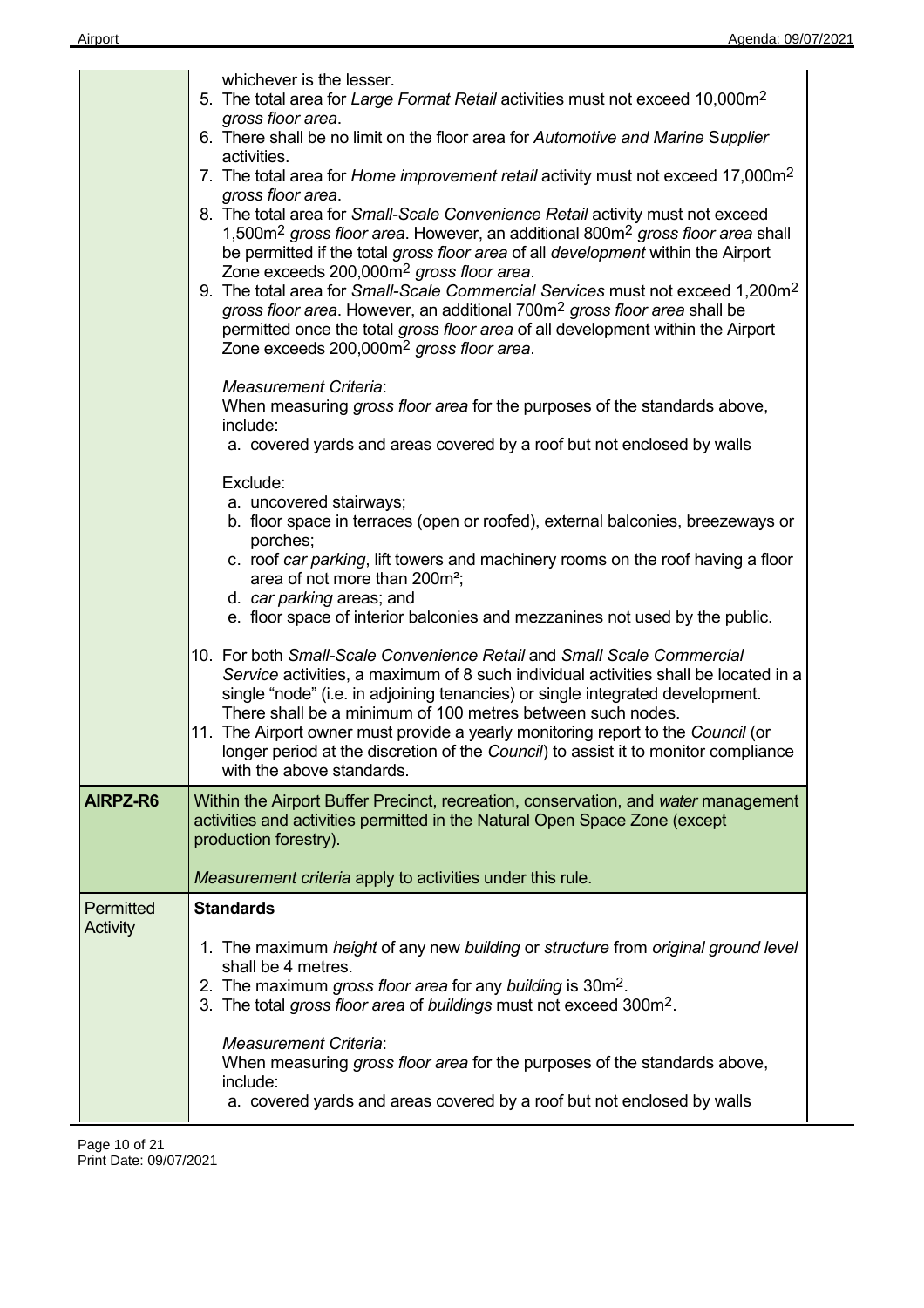|                              | Exclude:<br>a. uncovered stairways;<br>b. floor space in terraces (open or roofed), external balconies, breezeways or<br>porches;<br>c. roof car parking, lift towers and machinery rooms on the roof having a floor<br>area of not more than 200m <sup>2</sup> ;<br>d. car parking areas; and<br>e. floor space of interior balconies and mezzanines not used by the public.<br>4. Buildings must be associated with permitted activities within the "Airport Buffer"<br>Precinct" or utilities required to serve the Airport Zone.   |
|------------------------------|----------------------------------------------------------------------------------------------------------------------------------------------------------------------------------------------------------------------------------------------------------------------------------------------------------------------------------------------------------------------------------------------------------------------------------------------------------------------------------------------------------------------------------------|
| <b>AIRPZ-R7</b>              | Within the Airport Heritage Precinct, heritage and associated and supporting<br>activities.                                                                                                                                                                                                                                                                                                                                                                                                                                            |
| Permitted<br>Activity        | <b>Standards</b>                                                                                                                                                                                                                                                                                                                                                                                                                                                                                                                       |
| AIRPZ-R8                     | Weather monitoring equipment and other meteorological facilities, installations, or<br>equipment to measure, collect and distribute meteorological information on Section<br>1 SO 36625.                                                                                                                                                                                                                                                                                                                                               |
| Permitted<br>Activity        | <b>Standards</b>                                                                                                                                                                                                                                                                                                                                                                                                                                                                                                                       |
| AIRPZ-R9                     | Residential activities for those whose employment requires residence within the<br>Airport Zone.<br>Residential unit measurement criteria apply to activities under this rule.                                                                                                                                                                                                                                                                                                                                                         |
| Permitted<br><b>Activity</b> | <b>Standards</b>                                                                                                                                                                                                                                                                                                                                                                                                                                                                                                                       |
|                              |                                                                                                                                                                                                                                                                                                                                                                                                                                                                                                                                        |
|                              | 1. Residential activities must:                                                                                                                                                                                                                                                                                                                                                                                                                                                                                                        |
|                              | a. be ancillary to a permitted activity on-site;<br>b. not include more than one residential unit per site (as determined by<br>the residential unit measurement criteria);<br>c. not be greater than 70m <sup>2</sup> in total floor area per site;<br>d. residential buildings must be acoustically insulated and ventilated to comply<br>with the requirements of NOISE-R14; and<br>e. be limited to accommodation for a caretaker or other person whose<br>employment requires that they live on the site where they are employed. |
|                              | 2. No residential accommodation for those whose employment requires residence<br>within the Airport Zone shall be sold or otherwise disposed of except in<br>conjunction with the associated industrial building. The residential building may,<br>however, be removed from the site.                                                                                                                                                                                                                                                  |
| AIRPZ-R10                    | Residential activity (excluding visitor accommodation which is not temporary<br>residential rental accommodation) in the Airport Mixed Use Precinct located to the<br>west of the Airport Core Precinct and outside of the Airport Noise Effects Advisory<br>Overlay as identified on the District Plan Maps that has obtained subdivision<br>consent for the residential activity.                                                                                                                                                    |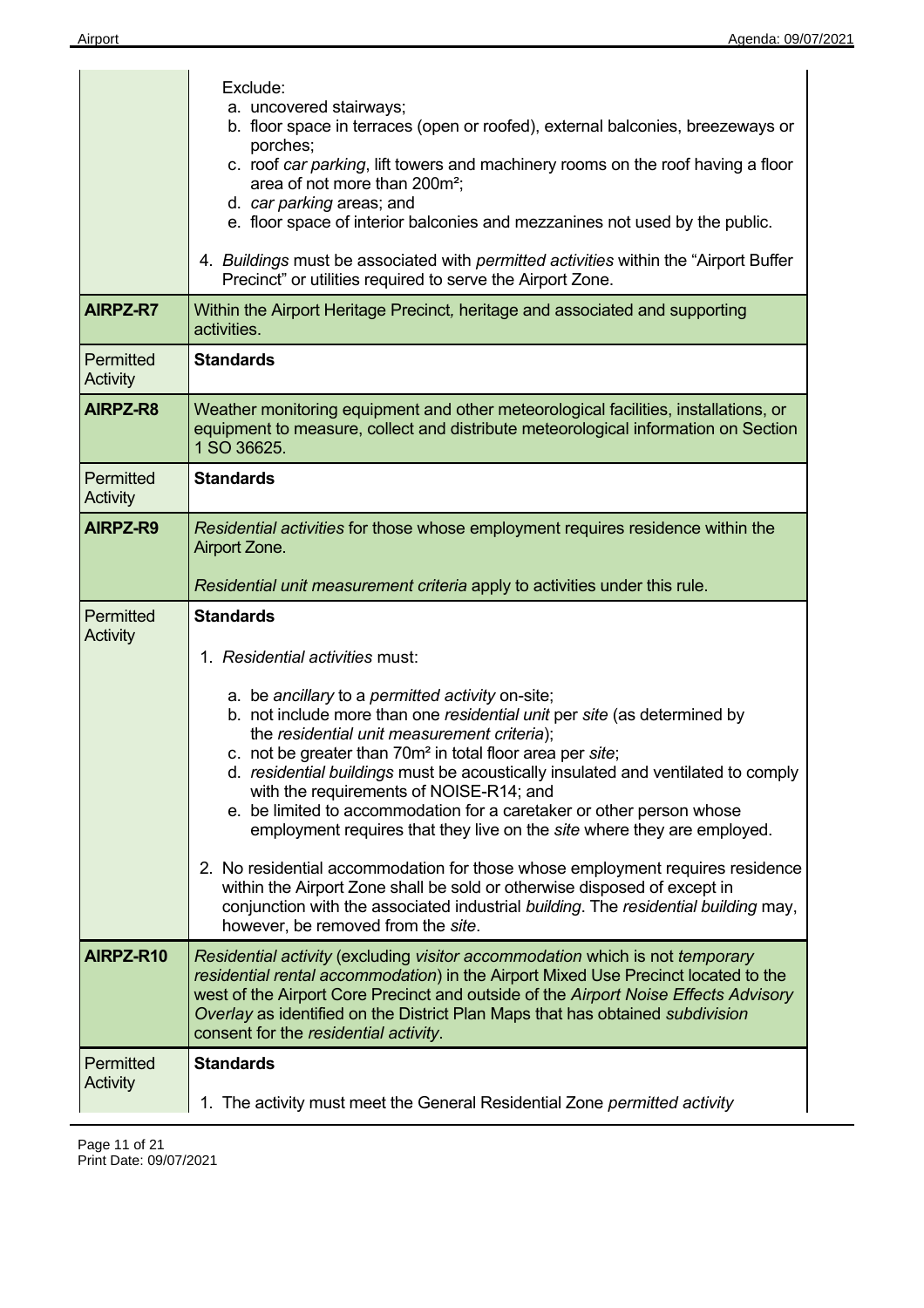|                                      | standards for residential activities.                                                                                                                                                                                                                                                                                                                                                                                                                                                                                                                                                                                                                                                                                                                                           |                                                                                                                                                                                                                                                                                                                                            |  |
|--------------------------------------|---------------------------------------------------------------------------------------------------------------------------------------------------------------------------------------------------------------------------------------------------------------------------------------------------------------------------------------------------------------------------------------------------------------------------------------------------------------------------------------------------------------------------------------------------------------------------------------------------------------------------------------------------------------------------------------------------------------------------------------------------------------------------------|--------------------------------------------------------------------------------------------------------------------------------------------------------------------------------------------------------------------------------------------------------------------------------------------------------------------------------------------|--|
| AIRPZ-R11                            | Earthworks, except in Area Y shown on the Precinct Plan.                                                                                                                                                                                                                                                                                                                                                                                                                                                                                                                                                                                                                                                                                                                        |                                                                                                                                                                                                                                                                                                                                            |  |
|                                      | The following are excluded from this rule:<br>1. extractive industries;<br>2. the removal or replacement of underground fuel storage tanks; and<br>3. "earthworks" as defined in and regulated by the NESPF.                                                                                                                                                                                                                                                                                                                                                                                                                                                                                                                                                                    |                                                                                                                                                                                                                                                                                                                                            |  |
| Permitted<br><b>Activity</b>         | <b>Standards</b>                                                                                                                                                                                                                                                                                                                                                                                                                                                                                                                                                                                                                                                                                                                                                                |                                                                                                                                                                                                                                                                                                                                            |  |
|                                      | 1. Earthworks must not be undertaken:                                                                                                                                                                                                                                                                                                                                                                                                                                                                                                                                                                                                                                                                                                                                           |                                                                                                                                                                                                                                                                                                                                            |  |
|                                      | control; and<br>b. within fill control areas unless provision is made to drain the total sub<br>be drained in less than four hours.                                                                                                                                                                                                                                                                                                                                                                                                                                                                                                                                                                                                                                             | a. within 20 metres of a waterbody, including wetlands and coastal water,<br>except that this standard shall not apply in respect of activities associated<br>with the formation or maintenance of the watercourse or <i>stormwater</i><br>catchment contributing to the flood control area and that the <i>stormwater</i> can             |  |
|                                      | 2. In all other areas, no earthworks shall involve the disturbance of more than<br>100m <sup>3</sup> (volume) of <i>land</i> and shall alter the <i>original ground level</i> by more than<br>1.0 metre, measured vertically, in any 10 year period. Except that this<br>earthworks standard shall not apply in respect of earthworks associated with<br>approved building (excluding minor building) developments, provided that the<br>earthworks do not extend more than 2.0 metres beyond the foundation line of<br>the building in any 12 month period.<br>3. Earthworks for road maintenance activities within road reserves are exempt<br>from complying with Standards 1 and 2 above.<br>4. The Accidental Discovery Protocol, set out in HH-Table 1, must be followed. |                                                                                                                                                                                                                                                                                                                                            |  |
|                                      | Note: The resource consent requirements for the removal or replacement of<br>underground fuel storage tanks fall under the Resource Management (National<br>Environmental Standard for Assessing and Managing Contaminants in Soil to<br>Protect Human Health) Regulations 2011, and the relevant regional plan(s).                                                                                                                                                                                                                                                                                                                                                                                                                                                             |                                                                                                                                                                                                                                                                                                                                            |  |
| AIRPZ-R12                            | Buildings and structures in the area marked on the Airport Precinct Plan as<br>Proposed Runway 12/30.                                                                                                                                                                                                                                                                                                                                                                                                                                                                                                                                                                                                                                                                           |                                                                                                                                                                                                                                                                                                                                            |  |
|                                      | <b>Criteria for notification</b><br>will not be served on any person or notified.                                                                                                                                                                                                                                                                                                                                                                                                                                                                                                                                                                                                                                                                                               | The written approval of persons will not be required and applications under this rule                                                                                                                                                                                                                                                      |  |
| <b>Controlled</b><br><b>Activity</b> | <b>Standards</b>                                                                                                                                                                                                                                                                                                                                                                                                                                                                                                                                                                                                                                                                                                                                                                | <b>Matters of Control</b>                                                                                                                                                                                                                                                                                                                  |  |
|                                      | 1. There must be no above ground<br>buildings, structures, facilities or<br>uses which are inconsistent with the<br>use of the area as an imperative use<br>runway.                                                                                                                                                                                                                                                                                                                                                                                                                                                                                                                                                                                                             | 1. Subject site layout and design<br>including location of<br>building(s) (excluding minor<br>buildings) and building curtilages,<br>landscaping, carparking, fencing and<br>surface treatments.<br>2. The extent of consistency with the<br>Design Guidelines for the Airport Zone<br>in Appendix 22.<br>3. The Council's Subdivision and |  |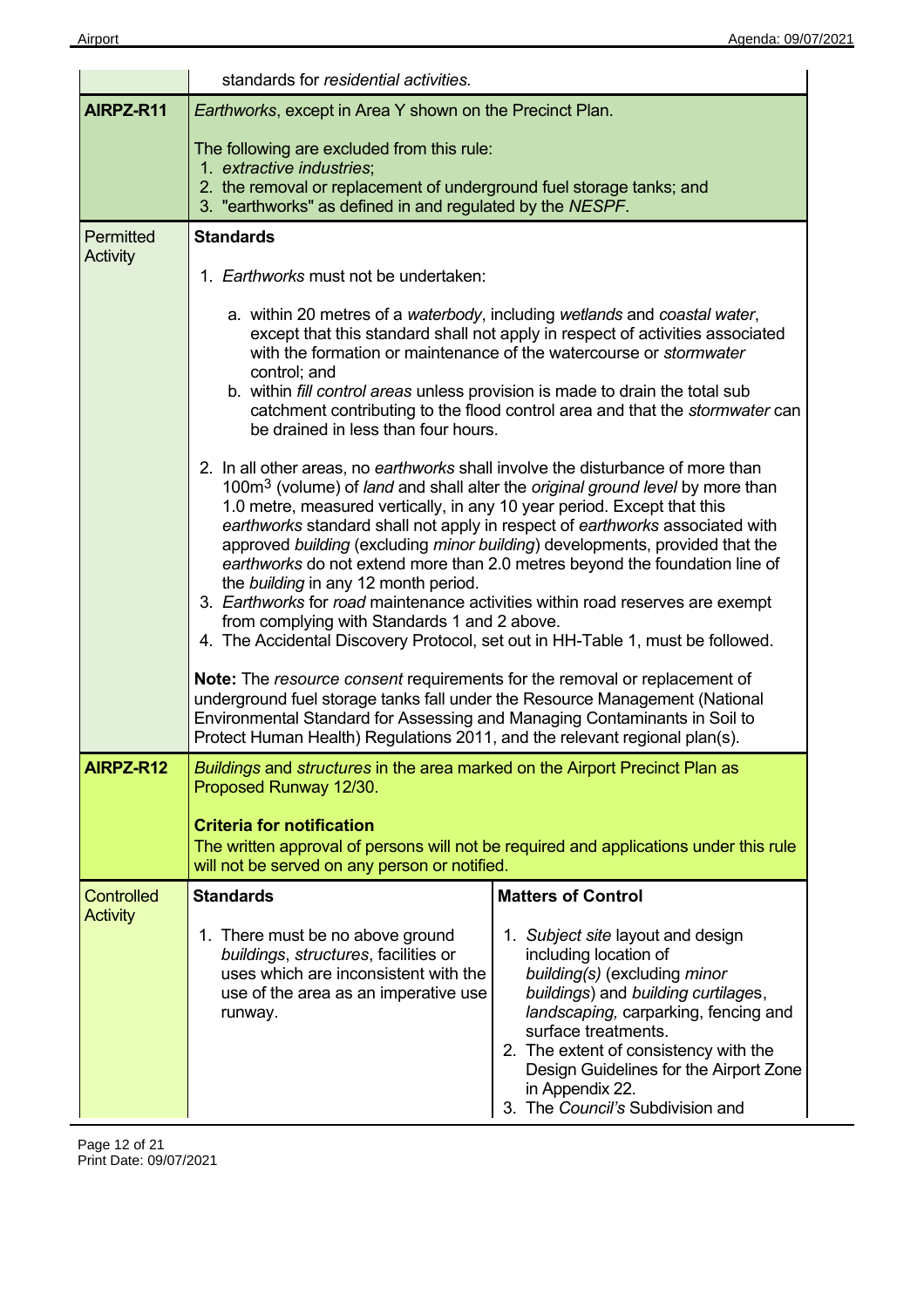|                   |                                                                                                                                                                                                                                                                                                                                                                                                                                                                                                                                                                                                                                                                                                                                                                                                                                                                                                                                                                                                                                 | Development Principles and<br>Requirements 2012.<br>4. The extent of consistency with the<br><b>Crime Prevention Through</b><br>Environmental Design principles in<br>Appendix 6.<br>5. The imposition of financial<br>contributions in accordance with the<br>Financial Contributions chapter.                                                                                                                                                                                                                                                                                                                                                                                                                                                                                                                                                                                                                                                                                                                                                                                                                                                                                                                                    |  |
|-------------------|---------------------------------------------------------------------------------------------------------------------------------------------------------------------------------------------------------------------------------------------------------------------------------------------------------------------------------------------------------------------------------------------------------------------------------------------------------------------------------------------------------------------------------------------------------------------------------------------------------------------------------------------------------------------------------------------------------------------------------------------------------------------------------------------------------------------------------------------------------------------------------------------------------------------------------------------------------------------------------------------------------------------------------|------------------------------------------------------------------------------------------------------------------------------------------------------------------------------------------------------------------------------------------------------------------------------------------------------------------------------------------------------------------------------------------------------------------------------------------------------------------------------------------------------------------------------------------------------------------------------------------------------------------------------------------------------------------------------------------------------------------------------------------------------------------------------------------------------------------------------------------------------------------------------------------------------------------------------------------------------------------------------------------------------------------------------------------------------------------------------------------------------------------------------------------------------------------------------------------------------------------------------------|--|
| AIRPZ-R13         | New buildings (excluding minor buildings)                                                                                                                                                                                                                                                                                                                                                                                                                                                                                                                                                                                                                                                                                                                                                                                                                                                                                                                                                                                       |                                                                                                                                                                                                                                                                                                                                                                                                                                                                                                                                                                                                                                                                                                                                                                                                                                                                                                                                                                                                                                                                                                                                                                                                                                    |  |
|                   | Criteria for notification<br>The written approval of persons will not be required and applications under this rule<br>will not be served on any person or notified.<br>Measurement criteria apply to activities under this rule.                                                                                                                                                                                                                                                                                                                                                                                                                                                                                                                                                                                                                                                                                                                                                                                                |                                                                                                                                                                                                                                                                                                                                                                                                                                                                                                                                                                                                                                                                                                                                                                                                                                                                                                                                                                                                                                                                                                                                                                                                                                    |  |
| <b>Controlled</b> | <b>Standards</b>                                                                                                                                                                                                                                                                                                                                                                                                                                                                                                                                                                                                                                                                                                                                                                                                                                                                                                                                                                                                                | <b>Matters of Control</b>                                                                                                                                                                                                                                                                                                                                                                                                                                                                                                                                                                                                                                                                                                                                                                                                                                                                                                                                                                                                                                                                                                                                                                                                          |  |
| <b>Activity</b>   | 1. Within the Airport Mixed Use<br>Precinct, any development where<br>the cumulative gross floor area in<br>the Precinct does not exceed<br>102,900m <sup>2</sup> .<br><b>Measurement Criteria:</b><br>When measuring gross floor area<br>for the purposes of the standards<br>above, include:<br>a. covered yards and areas<br>covered by a roof but not<br>enclosed by walls<br>Exclude:<br>a. uncovered stairways;<br>b. floor space in terraces (open or<br>roofed), external balconies,<br>breezeways or porches;<br>c. roof car parking, lift towers and<br>machinery rooms on the roof<br>having a floor area of not more<br>than $200m^2$ ;<br>d. car parkingareas; and<br>e. floor space of interior balconies<br>and mezzanines not used by the<br>public.<br>2. As part of the first <i>development</i><br>within the Airport Zone an<br><b>Environmental Management Plan</b><br>(EMP) must be prepared jointly by a<br>suitably qualified landscape<br>architect and ecologist in<br>consultation with a stormwater | 1. Subject site layout and design<br>including location of building(s) and<br>building curtilages, landscaping,<br>carparking, fencing and surface<br>treatments.<br>2. External design, colour, finish and<br>appearance of buildings.<br>3. Within the area marked "curtilage" on<br>the District Plan Maps, the desirability<br>of maintaining views of, and a visual<br>connection to, part of the primary<br>runway from the cab of the control<br>tower in the Airport Heritage Precinct.<br>4. The installation of water saving<br>devices and energy efficient<br>technologies.<br>5. The provision of communal open<br>space.<br>6. The extent of consistency with the<br>Design Guidelines for the Airport Zone<br>in Appendix 22.<br>7. The Council's Subdivision and<br>Development Principles and<br>Requirements 2012.<br>8. The extent of consistency with the<br><b>Crime Prevention Through</b><br>Environmental Design principles in<br>Appendix 6.<br>9. The imposition of financial<br>contributions in accordance with the<br>Financial Contributions chapter.<br>10. The expected traffic generation from<br>the Airport Zone.<br>11. The effects on the transport network<br>and State Highway 1 within the |  |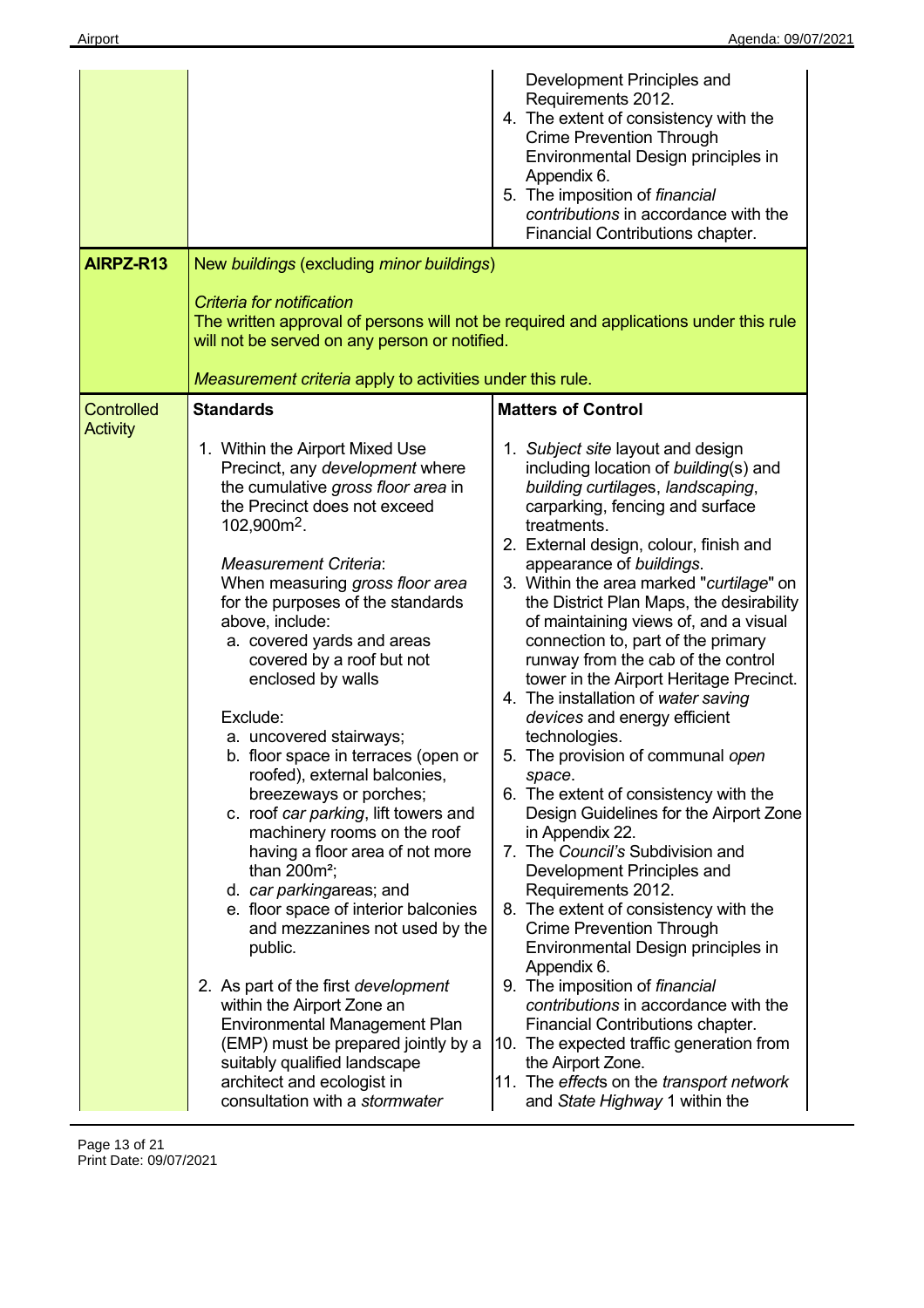| engineer, the Council and the<br>representatives of local tangata                                                                                                                                                                                                                 | Di<br>im |
|-----------------------------------------------------------------------------------------------------------------------------------------------------------------------------------------------------------------------------------------------------------------------------------|----------|
| whenua.<br>3. The EMP shall aim to ensure the<br>development and protection of<br>healthy wetlands and streams, and<br>their integration with public access,<br>visual screening, and stormwater<br>management. It shall include but not<br>be limited to, the following matters: | nє       |
| a. the identification and protection<br>of threatened wetland plant and<br>fish species;<br>b. the design and management of<br>wetland systems to ensure<br>ecological objectives are                                                                                             |          |
| achieved;<br>c. the design and management of<br>watercourses to ensure<br>corridors are maintained for<br>movement of <i>freshwater</i> fish;<br>d. the design of waterbodies to<br>discourage flocking waterfowl<br>that may increase the risk of bird                           |          |
| strike at the airfield;<br>e. the integration of waterways with<br>stormwater management<br>systems to ensure water quality<br>is maintained and ecological<br>values are protected;                                                                                              |          |
| f. integration of public access<br>including cycleways, walkways<br>and bridleways required to give<br>effect to the objectives and<br>policies, including the provision<br>of public access along any open<br>streams;                                                           |          |
| g. integrated planting for shelter,<br>screening and public open<br>space;                                                                                                                                                                                                        |          |
| h. timeframes to complete any<br>works required by (a) through to<br>(f);                                                                                                                                                                                                         |          |
| i. monitoring and reporting to the<br>Council and tāngata whenua on<br>the achievement of the EMP's<br>intended outcomes; and<br>j. the ongoing maintenance of the<br>Airport Buffer Precinct.                                                                                    |          |
| 4. The EMP will have two parts. The<br>first part will relate to the Buffer<br>Precinct. It will be formulated at the                                                                                                                                                             |          |

Page 14 of 21 Print Date: 09/07/2021 District, and the timing of any improvement works on the *transport network* and *State Highway* 1.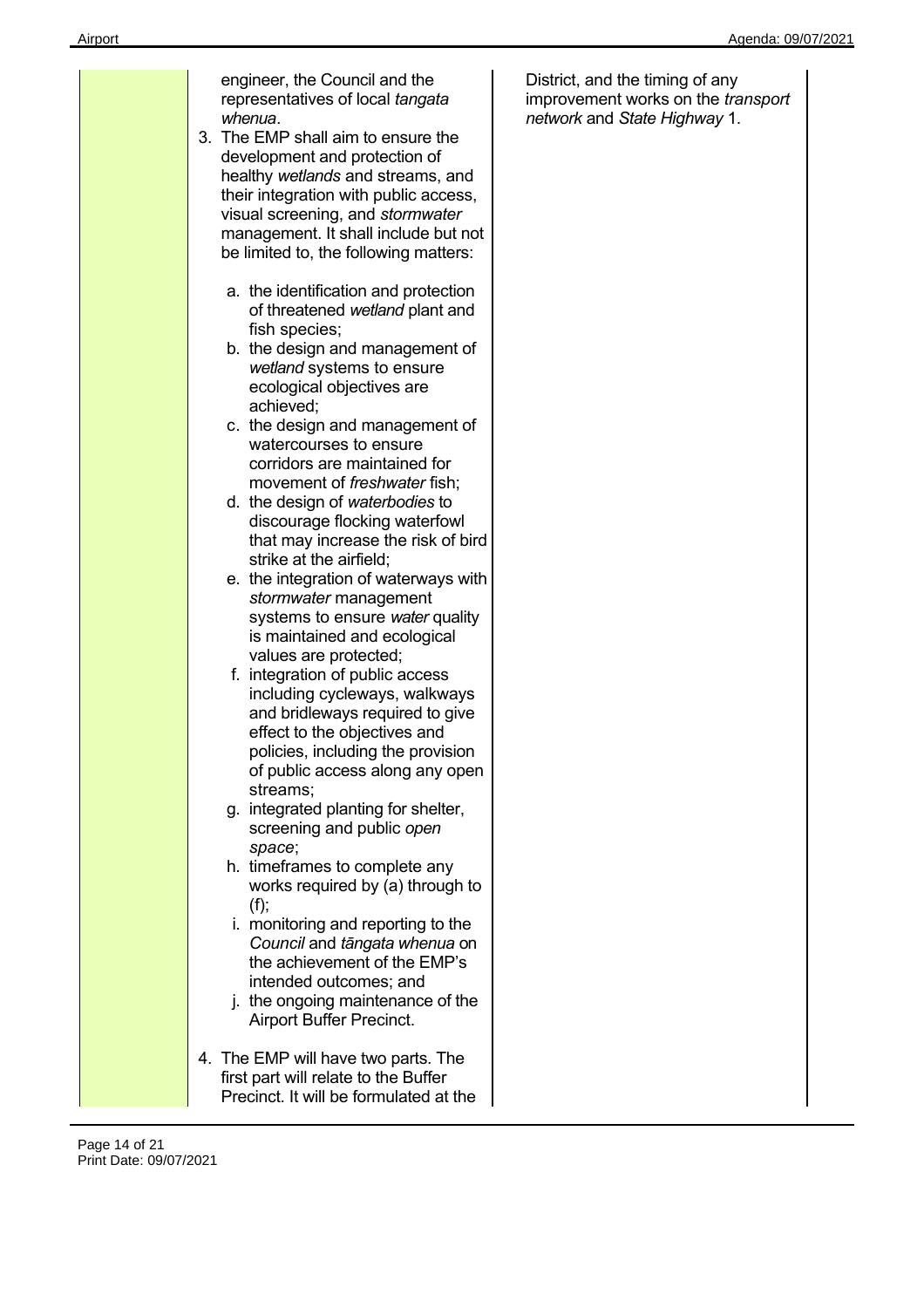| outset of <i>development</i> and in<br>concert with a Stormwater<br>Management Plan to ensure<br>integration. The second part will<br>relate to staged development of the<br><b>Airport Core and Airport Mixed Use</b><br>Precincts.<br>5. As part of the first development<br>within the Precinct a Stormwater<br>Management Plan must be<br>submitted to, and approved by the<br>Council, that addresses the issues<br>raised in the Design Guide, the<br>EMP, and the Subdivision and<br>Development Principles and<br>Requirements. The Stormwater<br>Management Plan must<br>demonstrate how hydraulic<br>neutrality for the subject site will be<br>achieved, and will identify the forms<br>of low impact stormwater technology<br>to be utilised for the subject site's<br>development, e.g. including swales,<br>rain gardens, roof runoff water tanks<br>among others.<br>6. Subsequent <i>developments</i> within<br>the subject site must comply with<br>the minimum requirements<br>specified in the EMP detailed in 2-4<br>above and the Stormwater<br>Management Plan detailed in 5<br>above. |  |
|--------------------------------------------------------------------------------------------------------------------------------------------------------------------------------------------------------------------------------------------------------------------------------------------------------------------------------------------------------------------------------------------------------------------------------------------------------------------------------------------------------------------------------------------------------------------------------------------------------------------------------------------------------------------------------------------------------------------------------------------------------------------------------------------------------------------------------------------------------------------------------------------------------------------------------------------------------------------------------------------------------------------------------------------------------------------------------------------------------------|--|
| <b>Note:</b> The approval of applications for<br>resource consent will be subject to the<br>imposition of a consent notice or other<br>permanent encumbrance on the title of<br>the land to ensure ongoing compliance<br>with the EMP and the Stormwater<br>Management Plan.                                                                                                                                                                                                                                                                                                                                                                                                                                                                                                                                                                                                                                                                                                                                                                                                                                 |  |
| <b>Note:</b> The management of wetlands and<br>waterbodies is to be in accordance with<br><b>Greater Wellington Regional Council</b><br>publications: "Mind the Stream"; "So<br>you're thinking about a pond";<br>"Understanding the Wet in Wetlands"<br>and the Council's "Wharemauku Stream<br>Community Freshwater Plan".                                                                                                                                                                                                                                                                                                                                                                                                                                                                                                                                                                                                                                                                                                                                                                                 |  |
| 7. The following thresholds apply to all<br>development within the Airport Mixed<br>Use Precinct:                                                                                                                                                                                                                                                                                                                                                                                                                                                                                                                                                                                                                                                                                                                                                                                                                                                                                                                                                                                                            |  |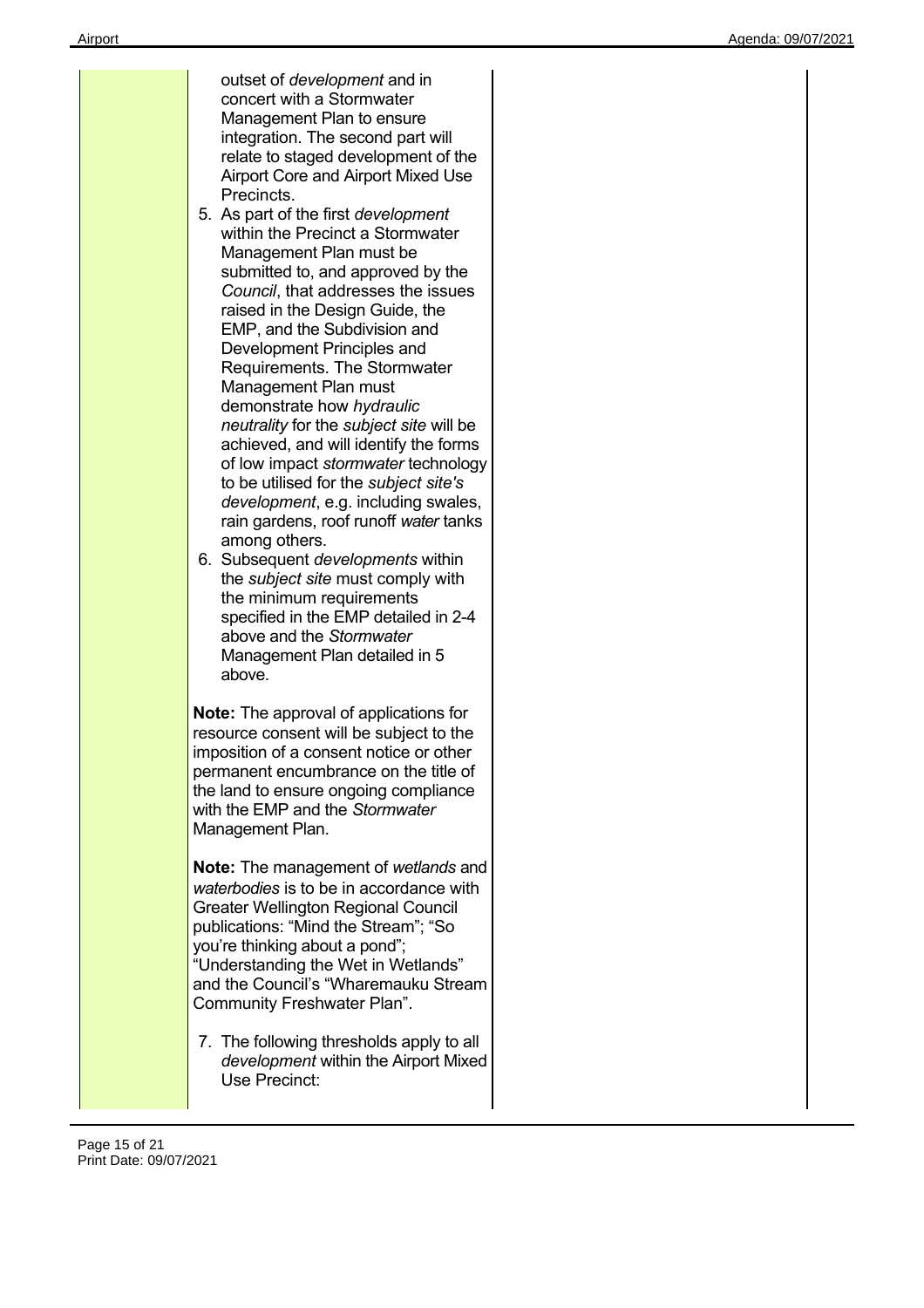| b. for any development that<br>exceeds a cumulative gross                                                                                                                                                                                                                                                                                                                                                                                                                                                                                                                                                                                                            |  |
|----------------------------------------------------------------------------------------------------------------------------------------------------------------------------------------------------------------------------------------------------------------------------------------------------------------------------------------------------------------------------------------------------------------------------------------------------------------------------------------------------------------------------------------------------------------------------------------------------------------------------------------------------------------------|--|
| floor area of 62,500m <sup>2</sup> a further<br>transport assessment must be<br>carried out which considers the<br>impact of the cumulative<br>development of the area on the<br>safe and efficient operation of<br>the transport network. The<br>assessment shall address the<br>same factors as specified in<br>standard 7 a) above.<br><b>Measurement Criteria:</b><br>See above for gross floor area.<br>Note: Irrespective of the above<br>thresholds, any activity which results in<br>a cumulative gross floor area of<br>development in the Airport Mixed Use<br>Precinct of more than 102,900m <sup>2</sup> shall<br>be a restricted discretionary activity |  |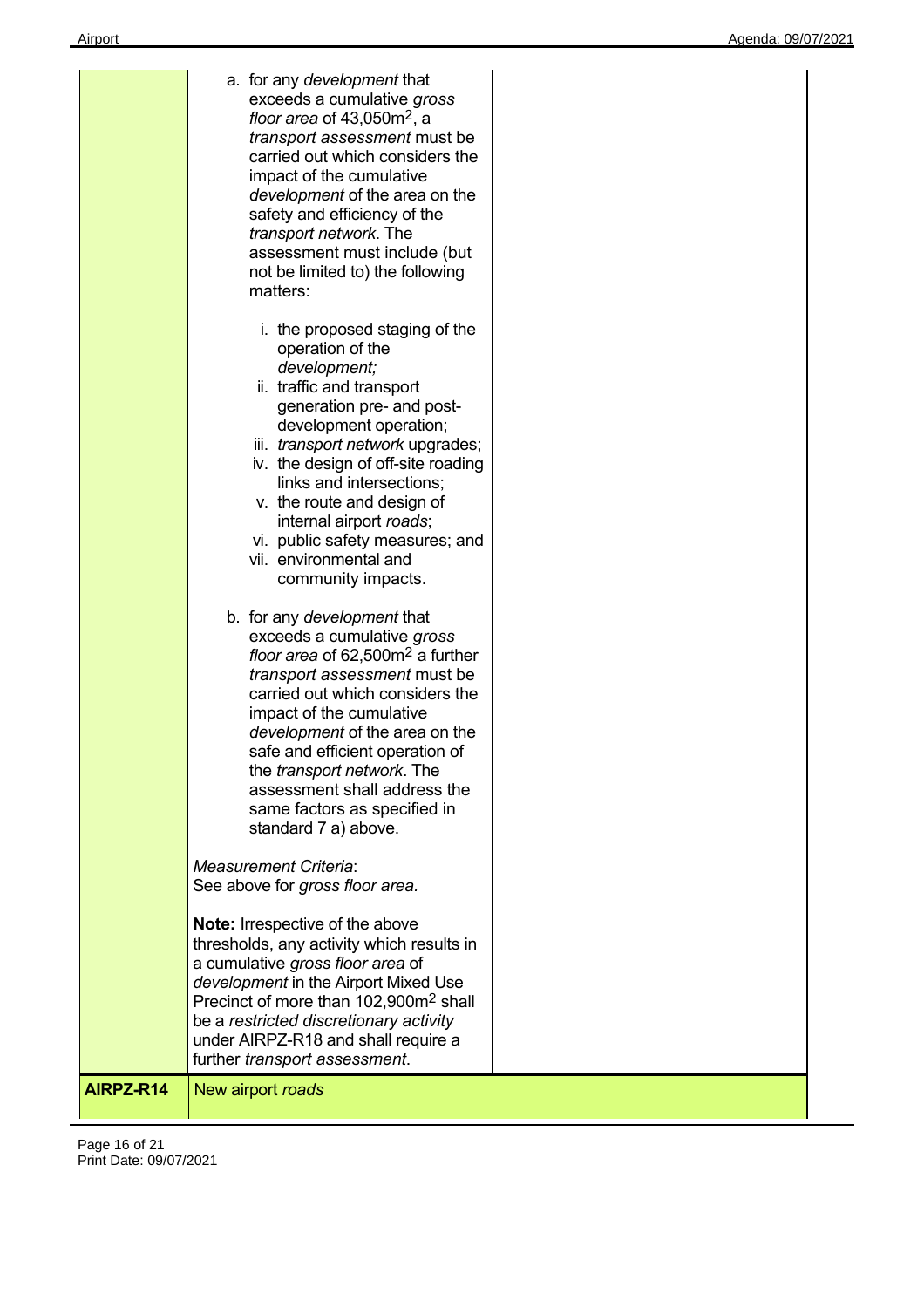|                                      | <b>Criteria for notification</b>                                                                                                                                                                                                                                                                  |                                                                                                                                                                                                                                                                                                                                                                                                                                                                                                                                                                                                                                                                                                                                                                  |
|--------------------------------------|---------------------------------------------------------------------------------------------------------------------------------------------------------------------------------------------------------------------------------------------------------------------------------------------------|------------------------------------------------------------------------------------------------------------------------------------------------------------------------------------------------------------------------------------------------------------------------------------------------------------------------------------------------------------------------------------------------------------------------------------------------------------------------------------------------------------------------------------------------------------------------------------------------------------------------------------------------------------------------------------------------------------------------------------------------------------------|
|                                      | The written approval of persons will not be required and applications under this rule<br>will not be served on any person or notified.                                                                                                                                                            |                                                                                                                                                                                                                                                                                                                                                                                                                                                                                                                                                                                                                                                                                                                                                                  |
| <b>Controlled</b><br><b>Activity</b> | <b>Standards</b>                                                                                                                                                                                                                                                                                  | <b>Matters of Control</b>                                                                                                                                                                                                                                                                                                                                                                                                                                                                                                                                                                                                                                                                                                                                        |
|                                      | 1. All roads must comply with the<br>relevant permitted activity standards<br>in the Transport chapter.                                                                                                                                                                                           | 1. The route, design, and standard of<br>construction of the road, including<br>pedestrian footpaths, cycle paths,<br>landscaping, stormwater runoff,<br>earthworks, preservation of<br>viewshafts to the Tararua Ranges<br>and Kāpiti Island, safety and the<br>provision of access for public<br>transport.<br>2. Compliance with Council's<br><b>Subdivision and Development</b><br>Principles and Requirements 2012.<br>3. The imposition of financial<br>contributions in accordance with the<br>Financial Contributions chapter.<br>4. In respect of any proposed new<br>intersection with Council roads, the<br>preparation of a traffic management<br>plan.<br>5. The extent of consistency with<br><b>Council's Subdivision Best Practice</b><br>Guide. |
| AIRPZ-R15                            | not otherwise listed as a controlled activity.                                                                                                                                                                                                                                                    | Earthworks that do not comply with the Permitted Activity Standards, and which are                                                                                                                                                                                                                                                                                                                                                                                                                                                                                                                                                                                                                                                                               |
|                                      | The following are excluded from this rule:<br>1. extractive industries;<br>2. the removal or replacement of underground fuel storage tanks; and<br>3. "earthworks" as defined in and regulated by the NESPF.<br><b>Criteria for notification</b><br>will not be served on any person or notified. | The written approval of persons will not be required and applications under this rule                                                                                                                                                                                                                                                                                                                                                                                                                                                                                                                                                                                                                                                                            |
| <b>Controlled</b>                    | <b>Standards</b>                                                                                                                                                                                                                                                                                  | <b>Matters of Control</b>                                                                                                                                                                                                                                                                                                                                                                                                                                                                                                                                                                                                                                                                                                                                        |
| <b>Activity</b>                      |                                                                                                                                                                                                                                                                                                   | 1. To the extent of non-compliance with<br>the permitted activity standards.<br>2. The extent of consistency with<br><b>Council's Subdivision Development</b><br>Principles and Requirements 2012<br>and Subdivision Best Practice Guide.                                                                                                                                                                                                                                                                                                                                                                                                                                                                                                                        |
| AIRPZ-R16                            | <b>Earthworks within Area Y on the Precinct Plan, subject to those proposed</b><br>earthworks being the subject of an approval under the Heritage New Zealand<br>Pouhere Taonga Act (2014).                                                                                                       |                                                                                                                                                                                                                                                                                                                                                                                                                                                                                                                                                                                                                                                                                                                                                                  |
|                                      | The following are excluded from this rule:<br>1. extractive industries;                                                                                                                                                                                                                           |                                                                                                                                                                                                                                                                                                                                                                                                                                                                                                                                                                                                                                                                                                                                                                  |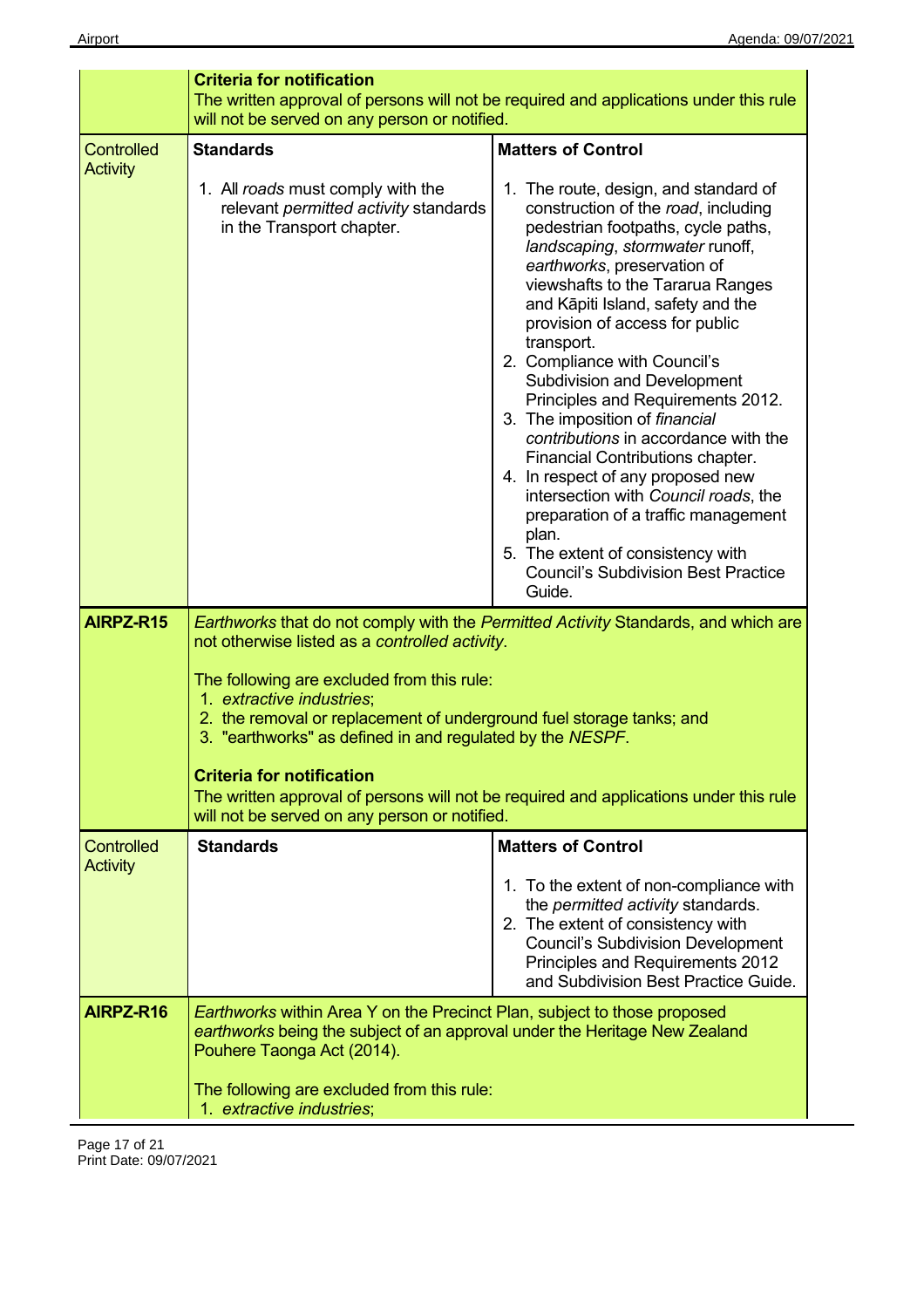|                                           | 2. the removal or replacement of underground fuel storage tanks; and<br>3. "earthworks" as defined in and regulated by the NESPF.                                                                                                                                                                                                                                                                        |                                                                                                                                                                                                                                                                                                                                 |
|-------------------------------------------|----------------------------------------------------------------------------------------------------------------------------------------------------------------------------------------------------------------------------------------------------------------------------------------------------------------------------------------------------------------------------------------------------------|---------------------------------------------------------------------------------------------------------------------------------------------------------------------------------------------------------------------------------------------------------------------------------------------------------------------------------|
|                                           | <b>Criteria for notification</b><br>will not be served on any person or notified.                                                                                                                                                                                                                                                                                                                        | The written approval of persons will not be required and applications under this rule                                                                                                                                                                                                                                           |
| <b>Controlled</b><br><b>Activity</b>      | <b>Standards</b>                                                                                                                                                                                                                                                                                                                                                                                         | <b>Matters of Control</b>                                                                                                                                                                                                                                                                                                       |
|                                           |                                                                                                                                                                                                                                                                                                                                                                                                          | 1. The extent of consistency with the<br><b>Council's Subdivision Development</b><br>Principles and Requirements 2012<br>and Subdivision Best Practice Guide.                                                                                                                                                                   |
| AIRPZ-R17                                 | Activities which do not comply with one or more of the permitted or controlled<br>activity standards, and are not listed as discretionary, non-complying or prohibited<br>activities.                                                                                                                                                                                                                    |                                                                                                                                                                                                                                                                                                                                 |
| <b>Restricted</b><br><b>Discretionary</b> | <b>Standards</b>                                                                                                                                                                                                                                                                                                                                                                                         | <b>Matters of Discretion</b>                                                                                                                                                                                                                                                                                                    |
| <b>Activity</b>                           | 1. The permitted activity standard for<br>height and building coverage shall<br>not be exceeded by more than 20%.                                                                                                                                                                                                                                                                                        | 1. Consideration of the effects of the<br>standard not met.<br>2. Measures to avoid, remedy or<br>mitigate adverse effects.<br>3. Cumulative effects.<br>4. Effects on the vitality and viability of<br>the Metropolitan Centre of retail<br>activities exceeding retail gross floor<br>area standards in AIRPZ-R5.             |
| AIRPZ-R18                                 | Any activity which results in the cumulative gross floor area of development in the                                                                                                                                                                                                                                                                                                                      |                                                                                                                                                                                                                                                                                                                                 |
|                                           | Airport Mixed Use Precinct being greater than or equal to 102,900m <sup>2</sup> but less than<br>$282,450m2$ .                                                                                                                                                                                                                                                                                           |                                                                                                                                                                                                                                                                                                                                 |
|                                           | Measurement criteria apply to activities under this rule.                                                                                                                                                                                                                                                                                                                                                |                                                                                                                                                                                                                                                                                                                                 |
| <b>Restricted</b><br><b>Discretionary</b> | <b>Standards</b>                                                                                                                                                                                                                                                                                                                                                                                         | <b>Matters of Discretion</b>                                                                                                                                                                                                                                                                                                    |
| <b>Activity</b>                           | 1. For any development that exceeds a<br>cumulative gross floor area of<br>$102,900m^2$ , a transport assessment<br>must be carried out which considers<br>the impact of the cumulative<br>development of the area on the safe<br>and efficient operation of the<br>transport network. The assessment<br>must address the factors identified<br>in AIRPZ-R13 Standard 7.<br><b>Measurement Criteria:</b> | 1. The expected traffic generation from<br>the Airport Zone.<br>The effects on the local road network<br>2.<br>and State Highway 1 within the<br>District, and the timing of any<br>improvement works on the local road<br>network and State Highway 1.<br>3. Economic effects including effects on<br>the vitality of centres. |
|                                           | When measuring gross floor area,<br>include:<br>a. covered yards and areas covered by<br>a roof but not enclosed by walls                                                                                                                                                                                                                                                                                |                                                                                                                                                                                                                                                                                                                                 |
|                                           | Exclude:                                                                                                                                                                                                                                                                                                                                                                                                 |                                                                                                                                                                                                                                                                                                                                 |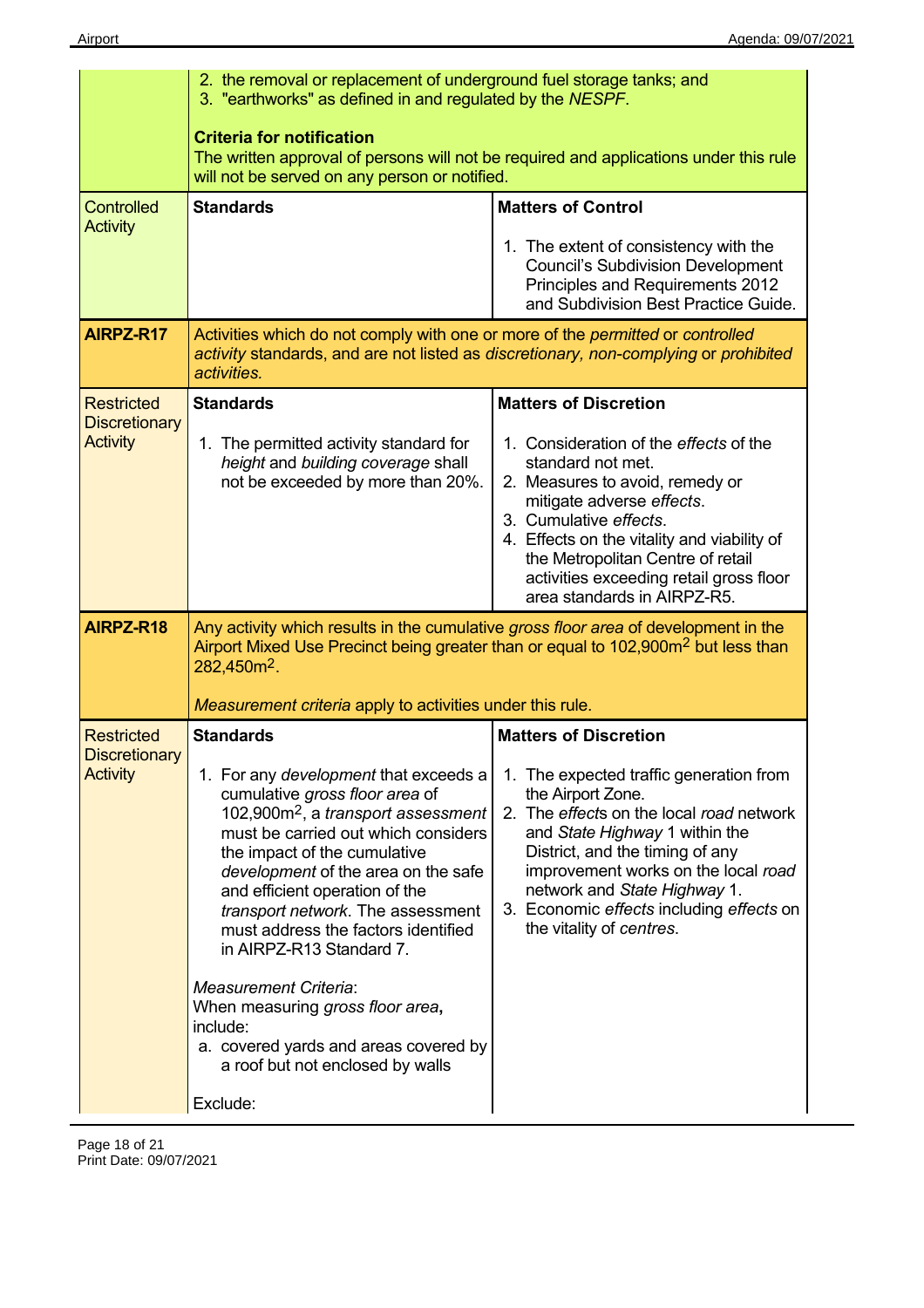|                                                              | a. uncovered stairways;<br>b. floor space in terraces (open or<br>roofed), external balconies,<br>breezeways or porches;<br>c. roof car parking, lift towers and<br>machinery rooms on the roof having<br>a floor area of not more than 200m <sup>2</sup> ;<br>d. car parking areas; and<br>e. floor space of interior balconies and<br>mezzanines not used by the public                           |                                                                                                                                                                                                                                              |
|--------------------------------------------------------------|-----------------------------------------------------------------------------------------------------------------------------------------------------------------------------------------------------------------------------------------------------------------------------------------------------------------------------------------------------------------------------------------------------|----------------------------------------------------------------------------------------------------------------------------------------------------------------------------------------------------------------------------------------------|
| AIRPZ-R19                                                    | The construction of intersections from Airport land onto legal roads.                                                                                                                                                                                                                                                                                                                               |                                                                                                                                                                                                                                              |
| <b>Restricted</b><br><b>Discretionary</b><br><b>Activity</b> | <b>Standards</b>                                                                                                                                                                                                                                                                                                                                                                                    | <b>Matters of Discretion</b><br>1. The effects of the increased traffic on<br>Tahi Road and Toru Road on the<br>amenity of the adjacent General<br>Residential Zone.<br>2. The effects of the increased traffic on<br>the local road network |
| AIRPZ-R20                                                    | Earthworks within Area Y on the Precinct Plan, that are not, at the time of<br>application, the subject of an approval under the Heritage New Zealand Pouhere<br>Taonga Act (2014).<br>The following are excluded from this rule:<br>1. extractive industries;<br>2. the removal or replacement of underground fuel storage tanks; and<br>3. "earthworks" as defined in and regulated by the NESPF. |                                                                                                                                                                                                                                              |
| <b>Restricted</b><br><b>Discretionary</b><br><b>Activity</b> | <b>Standards</b>                                                                                                                                                                                                                                                                                                                                                                                    | <b>Matters of Discretion</b><br>1. The likely effects of the earthworks on                                                                                                                                                                   |
|                                                              |                                                                                                                                                                                                                                                                                                                                                                                                     | any sites of significance in terms of<br>archaeological values or specific<br>importance to tāngata whenua.                                                                                                                                  |
| AIRPZ-R21                                                    | activity standards.                                                                                                                                                                                                                                                                                                                                                                                 | Any activity which does not comply with one or more of the restricted discretionary                                                                                                                                                          |
| <b>Discretionary</b><br>Activity                             |                                                                                                                                                                                                                                                                                                                                                                                                     |                                                                                                                                                                                                                                              |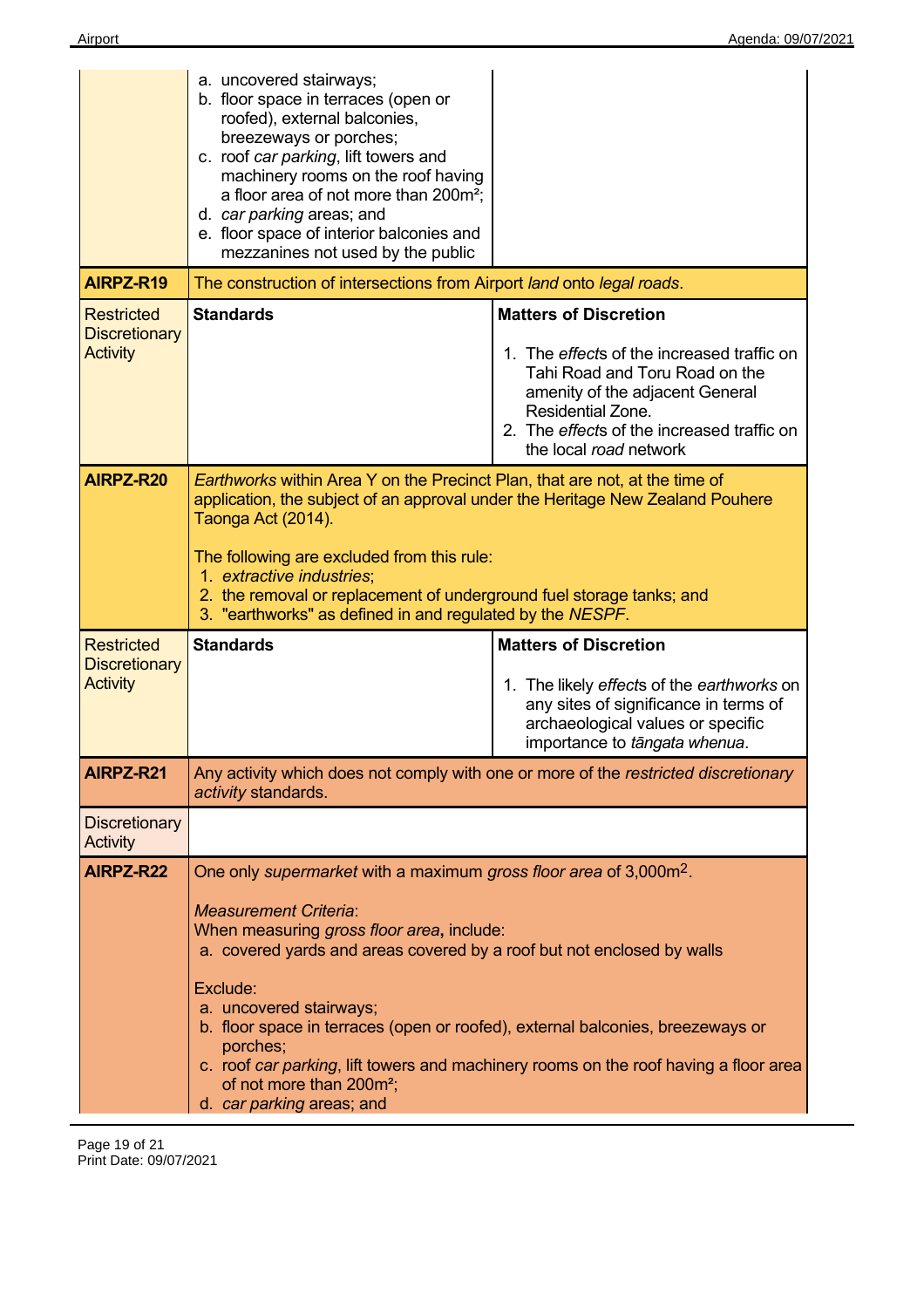|                                      | e. floor space of interior balconies and mezzanines not used by the public.                                                                                                                                                                                                                                                                                                                                                                                                                                                                                                                                                                                                                         |
|--------------------------------------|-----------------------------------------------------------------------------------------------------------------------------------------------------------------------------------------------------------------------------------------------------------------------------------------------------------------------------------------------------------------------------------------------------------------------------------------------------------------------------------------------------------------------------------------------------------------------------------------------------------------------------------------------------------------------------------------------------|
| <b>Discretionary</b><br>Activity     |                                                                                                                                                                                                                                                                                                                                                                                                                                                                                                                                                                                                                                                                                                     |
| AIRPZ-R23                            | Offensive trades.                                                                                                                                                                                                                                                                                                                                                                                                                                                                                                                                                                                                                                                                                   |
| Non-<br>Complying<br>Activity        |                                                                                                                                                                                                                                                                                                                                                                                                                                                                                                                                                                                                                                                                                                     |
| AIRPZ-R24                            | The keeping of free flight birds.                                                                                                                                                                                                                                                                                                                                                                                                                                                                                                                                                                                                                                                                   |
| Non-<br>Complying<br>Activity        |                                                                                                                                                                                                                                                                                                                                                                                                                                                                                                                                                                                                                                                                                                     |
| AIRPZ-R25                            | Any retail or commercial activity (excluding industrial activities) that is not a<br>discretionary activity or a prohibited activity, and is not a permitted activity under<br>Rule AIRPZ-R4 or AIRPZ-R5.                                                                                                                                                                                                                                                                                                                                                                                                                                                                                           |
| Non-<br>Complying<br>Activity        |                                                                                                                                                                                                                                                                                                                                                                                                                                                                                                                                                                                                                                                                                                     |
| AIRPZ-R26                            | Any development, not being a prohibited activity, which results in the development<br>in the Airport Zone exceeding 339,400m <sup>2</sup> gross floor area.<br><b>Measurement Criteria:</b><br>When measuring gross floor area, include:<br>a. covered yards and areas covered by a roof but not enclosed by walls<br>Exclude:<br>a. uncovered stairways;<br>b. floor space in terraces (open or roofed), external balconies, breezeways or<br>porches;<br>c. roof car parking, lift towers and machinery rooms on the roof having a floor area<br>of not more than 200m <sup>2</sup> ;<br>d. car parking areas; and<br>e. floor space of interior balconies and mezzanines not used by the public. |
| Non-<br>Complying<br>Activity        |                                                                                                                                                                                                                                                                                                                                                                                                                                                                                                                                                                                                                                                                                                     |
| AIRPZ-R27                            | Any above ground <i>development</i> within the area defined on the Kapiti Coast Airport<br>Aerodrome Designation Map as Runway 12/30, which is inconsistent with the use<br>of that area for imperative landings and other limited uses.                                                                                                                                                                                                                                                                                                                                                                                                                                                            |
| Non-<br>Complying<br><b>Activity</b> |                                                                                                                                                                                                                                                                                                                                                                                                                                                                                                                                                                                                                                                                                                     |
| AIRPZ-R28                            | One only department store.                                                                                                                                                                                                                                                                                                                                                                                                                                                                                                                                                                                                                                                                          |
| Non-<br>Complying<br>Activity        |                                                                                                                                                                                                                                                                                                                                                                                                                                                                                                                                                                                                                                                                                                     |
| AIRPZ-R29                            | Supermarkets other than as provided for in AIRPZ-R22.                                                                                                                                                                                                                                                                                                                                                                                                                                                                                                                                                                                                                                               |

Page 20 of 21 Print Date: 09/07/2021